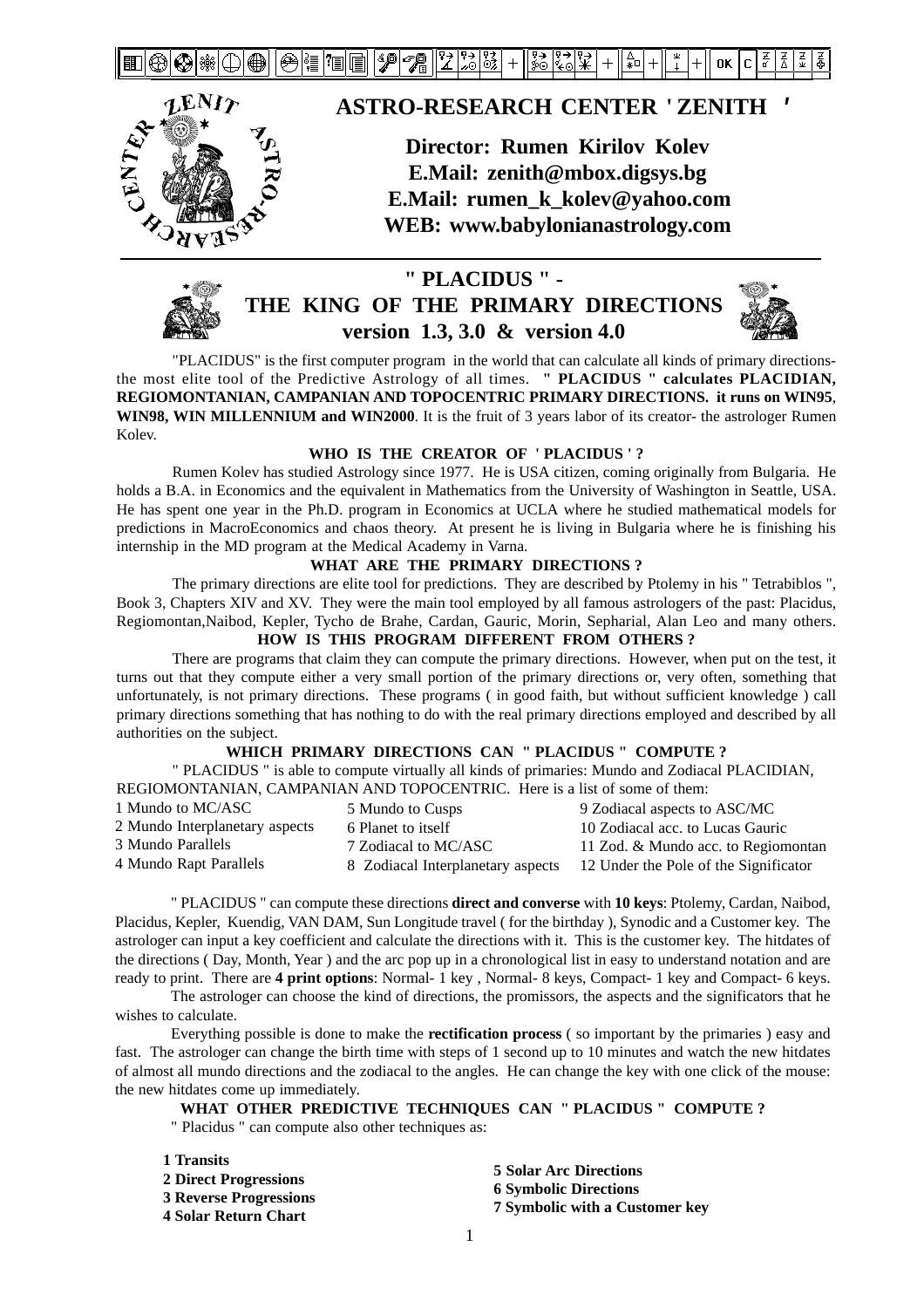#### **DOES " PLACIDUS " HAVE ANIMATION ?**

#### " Placidus " has 8 animation modules: Some of them are described further in the booklet. **WHAT IS THE PRECISION AND THE TIME FRAME " PLACIDUS " CAN WORK IN ?**

" Placidus " 3.0 can work with dates from 100 AD to 10 000 AD. **Placidus 4.0 with any dates.** It works with the algorithms of the famous astronomer Jean Meeus and for now is the best that Astronomy can offer. The precision is in parts of the arcsecond.

#### **WHAT ARE THE PRINTING CAPABILITIES OF " PLACIDUS " ?**

" Placidus " gives high quality black and white print outs of:

1 Natal Chart + the coordinates of the planets, the house cusps, the obliquity, the keys' coefficients, the intermediate variables for calculation of the Placidian primaries and graphical display of the mundo and zodiacal primary directions to the angles with all keys- all these on one page.

2 Chronological lists of primaries, their arc and hitdates in 4 print options.

3 High-quality print-out of the Navigator: 3 wheels in each one of which, the astrologer can choose from 14 charts and techniques.

4 High-quality print-outs of the 4 Speculums (Placidian, Regio, Campanian and Topocentric).

5 Screen copy of the 4 Mundo Directions Labs (Placidian, Regio, Campanian and Topocentric).

#### **CAN " PLACIDUS " DISPLAY THE M. GAUQUELLIN POSITIONS OF THE PLANETS ?**

Yes. " Placidus " has a special module that makes this possible. The diurnal path of the planets is divided in 12 big sectors ( houses ) and each one of them is subdivided in 30 sectors.

#### **WHAT ARE THE REQUIREMENTS TO THE COMPUTER ?**

The computer should have around 20 Mb. free disc space for installation of the program. It should have also Windows, RAM of 16 or more Mb ( 32 Mb recommended ), mathematical coprocessor ( strongly recommended for speed ). Reccomended is at least 486 model with 80 MHZ. Settings on the 'Display': 'true color' and screen area OF AT LEAST '800/ 600 pixels'.

#### **DO NOT INSTALL PLACIDUS 4.0 ON WINDOWS 95. IT MAY DAMAGE THE SYSTEM!**

#### **WHAT IS THE PRICE AND HOW TO ORDER ?**

**" Placidus " is distributed for \$ 370 USD**. You can order it by sending a bank transfer or a personal bank check to the name of Rumen Kolev. The banks path is specific and instructions can be sent on request. Separately for \$ 36 You can order 2 books on primary directions by Rumen Kolev. For more information You can contact Rumen Kolev via E.Mail.

#### **" Placidus Parvus" is distributed for \$ 160 USD**.

 $P<sub>luto</sub>$ 

It has the full 3D Astrology module, the module for primaries of planets to the angles and

|                                                                         | all other modules from 'Placidus' 3.0 with the exception of the modules for the primary directions.                                            |
|-------------------------------------------------------------------------|------------------------------------------------------------------------------------------------------------------------------------------------|
|                                                                         |                                                                                                                                                |
|                                                                         | <b>VISUAL EXCURSION WITH " PLACIDUS "</b>                                                                                                      |
|                                                                         | PLACIDUS (TEST4.MDB) - [DATA]                                                                                                                  |
| Primary Pole Tools Window<br>File<br>Animation<br>View<br>Ξ             | Help                                                                                                                                           |
| $\mathscr{P}$ $\mathscr{P}$<br>❷ ▓ ′Ⅲ<br>I.                             | $\frac{1}{80}$ $\frac{1}{80}$ $\frac{1}{80}$ $\frac{1}{80}$<br>∥?→<br>$\frac{1}{20}$ $\frac{1}{20}$<br>系<br>좊<br>3<br>OK<br>∓ு                 |
| Person                                                                  | Data Base                                                                                                                                      |
| John Kennedy<br>Name:                                                   | 力ぴp<br>₩<br>d:\titus\placidus\new3                                                                                                             |
| Tel: NA                                                                 | test.mdb<br>test11.mdb<br>test4.mdb                                                                                                            |
| Date and Time                                                           | <b>Delete</b><br><b>New</b><br>Open                                                                                                            |
| 29 May, 1917 02:59:31 PM                                                | Record                                                                                                                                         |
| Coordinates                                                             | Jenia<br>₩<br>Jenia lancheva                                                                                                                   |
| 71*08'00" W<br>City:<br><b>Brookline Lon:</b>                           | Jeny, Sasho la <del>w</del><br>$M \cap Z$ odiacal Primaries To Angles<br>Jerry Makransky<br>29 Jan 1921<br>d⊸ MC<br>Z G                        |
| 42*20'00" N<br>Elevation:<br>Lat:<br>n                                  | <b>JFK</b> angles<br>26 Nov 1926<br>мc<br>jfk eclipse<br>28 Jun 1938<br>c→ MC                                                                  |
| 5 W<br>Time Zone:<br>$\Box$<br>DayLightSaving                           | Jivka<br>18 Apr 1948<br>d ⊸<br>IC.<br>John Kennedy<br>27 Oct 1954<br><b>DSC</b>                                                                |
| Houses<br>$\bullet$<br><b>CITY BASE</b><br><b>House System Placidus</b> | july<br>29 Aug 1957<br>DSC<br>d →<br>27 Dec 1957<br>iune<br>MC.<br>$c -$<br>June fifteenth<br>ASC<br>05 Jan 1960<br>$\mathbf{c}$ $\rightarrow$ |
| Add Preview                                                             | DSC<br>15 Nov 1960<br>Katazumuri<br>$\overline{\phantom{a}}$<br><b>MC</b><br>27 Aug 1967<br>$c -$<br><del>™</del> Recorl                       |
| Sun<br>$\Gamma$ OFF/ON<br>Mercury                                       | 21 Oct 1970<br>MC.<br>$d -$<br>Delete<br><b>New</b><br>Save<br><b>DSC</b><br>14 Dec 1979<br>$d -$                                              |
| Venus<br>Moon                                                           | 20 Apr 1983<br>MC.<br>$c -$<br>View On<br>View Off                                                                                             |
| Mars<br>$\cap$ M. A $\cap$ M. D<br>Jupiter                              | 31 Oct 1985<br>MC.<br>$c -$<br>18 Jan 1988<br>MC.<br>$c -$<br>C Ptolemy C Cardan @ Naibod                                                      |
| Saturn<br>CM. # C to Cusps<br>Uranus                                    | 07 Oct 1990<br>DSC<br>$c -$<br>DSC<br>19 Dec 1990<br>$d -$<br>C Placidus C Kepler C Kuendig                                                    |
| Neptune<br><b>RECTIFIY</b><br><b>Pluto</b>                              | C SunL C Customer  <br>Edit                                                                                                                    |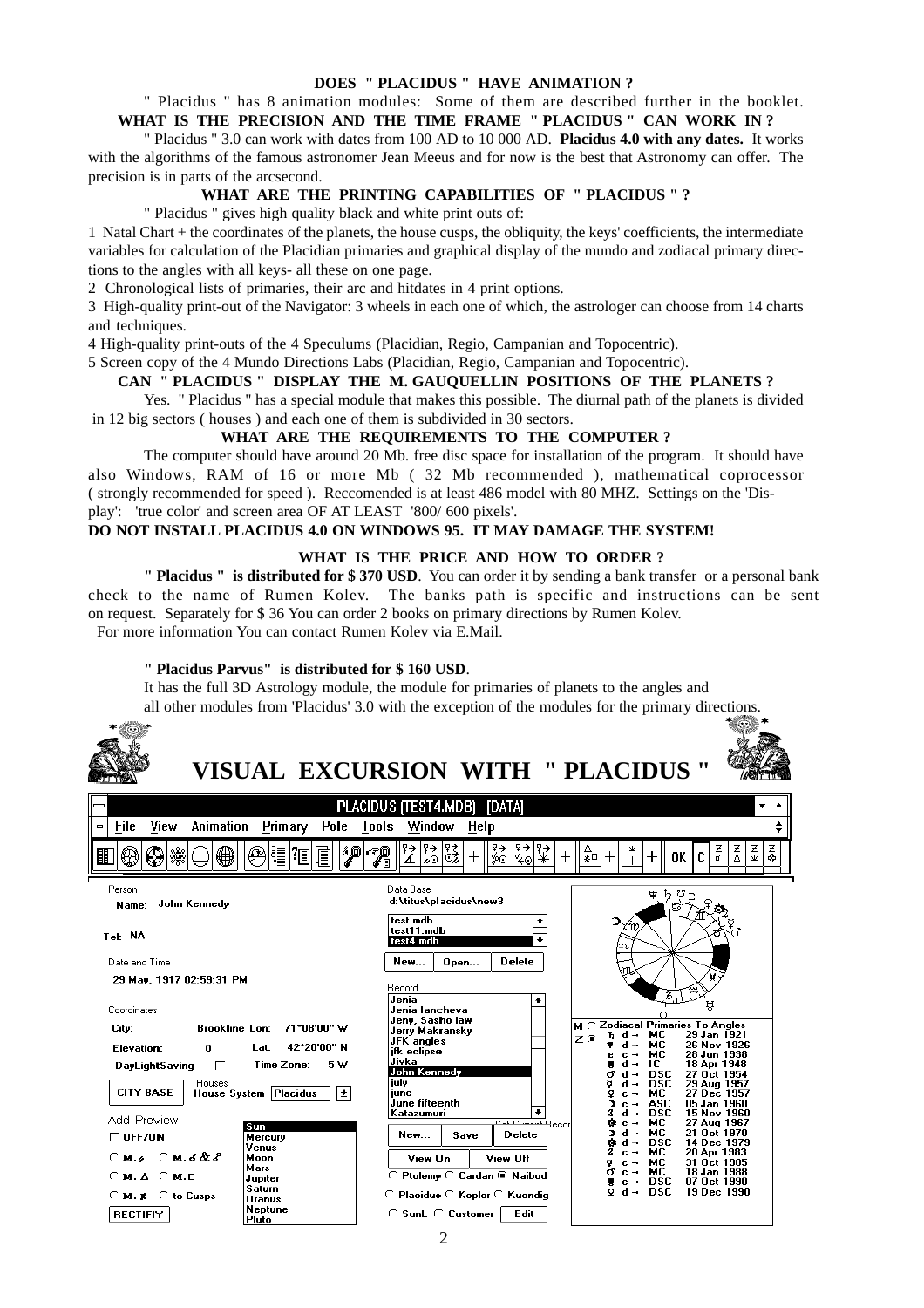The first thing to do after the Main Form appears, is to open a database and choose a record. We can do this by clicking with the mouse on the fields in the appropriate listboxes or on buttons. If we want to see a small natal chart of the person and his/her primary directions to the angles, we click on the button " **VIEW ON** ". They will pop up in the frames on the right. If we click now on another record, its natal chart and angles directions will automatically show. This is excellent for quick orientation. We can switch off this option by clicking on " **VIEW OFF** ". In the main form, we can calculate everything, input new birth data, rectify, change the record or the key, move around from module to module, print and so on.

If we want to see the natal chart in details, we click on the small chart in the upper right corner of the



 $M \subseteq$ On the field reserved for the primaries to the angles in the Main Form, we see two option-buttons:  $Z$   $\mathbf{G}$ We can switch between Mundo and Zodiacal directions to the angles by clicking there.

| Just beneath the list with the records are the key options: | C Ptolemy C Cardan @ Naibod               | We can |
|-------------------------------------------------------------|-------------------------------------------|--------|
| click on any key and the new hits will pop up immediately.  | C Placidus C Kepler C Kuendig             |        |
|                                                             | $\cap$ Sunt $\cap$ Customer $\vdash$ Edit |        |

If we want to see an angle directions with all keys mundo and zodiacal, we click with the right button of the mouse on the direction of interest. The direction  $4d \rightarrow \infty$  is shown below for J.F. Kennedy.



If we click on a direction with the left mouse button, a small frame will come up, where we can change the birth time and see the new hit of the direction.

If we want to see other primary directions quickly, we go to the " ADD PREVIEW " in the lower left part of the Main Form. There we can choose Promissor and kind of primary

direction. A frame with chronological list of the directions will pop up in the middle of the screen. We can change the key and see the new hitdates or we can click on direction of interest, just like the angle directions, and change the birthtime to see how this will affect the hitdate of the direction.

| Add Preview        |                            |
|--------------------|----------------------------|
| $\sqsubset$ Neeson |                            |
|                    | ි м. ச <b>ெм. ச&amp;</b> & |
| См. А. См. п       |                            |
|                    | C M. # C to Cusps          |
| $ $ rectifiy $ $   |                            |

| Sun           |  |
|---------------|--|
| Mercury       |  |
| Venus         |  |
| Moon          |  |
| Mars          |  |
| Jupiter       |  |
| Saturn        |  |
| <b>Uranus</b> |  |
| Neptune       |  |
| Pluto         |  |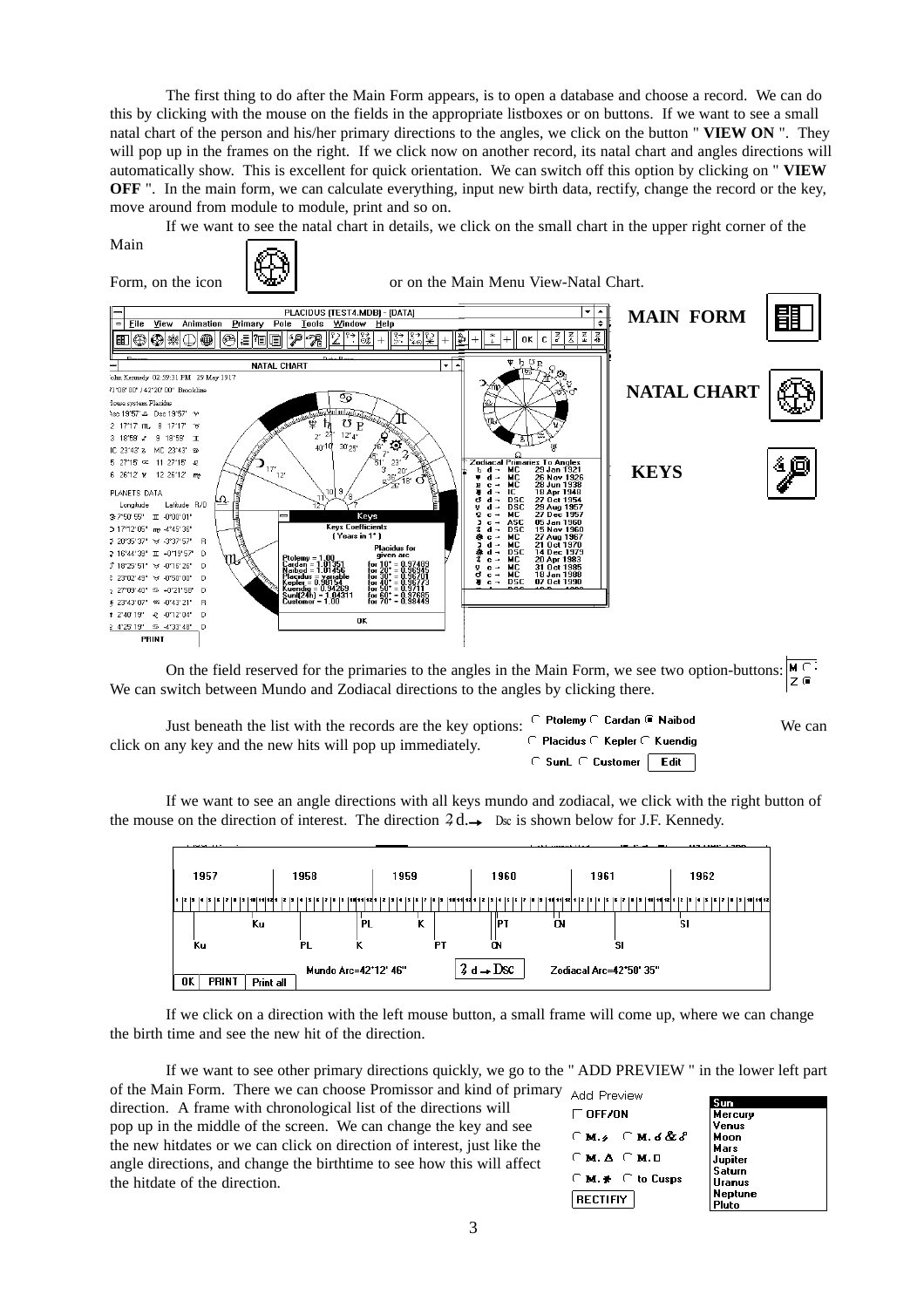If we want to see the M. Gauquellin chart, we click on the small natal chart with the right button or on the



If we want to see the " Navigator ", we click on its icon or on the Animation-Tri-Wheel-Navigator from the Main Menu. Here we can choose from 14 techniques ( among them primary directions acc. to Placidus and Regiomontan ) and charts to put in each wheel. Then we can set the step from 1 second to 5 years, lay back and watch the planets move. The date that the charts correspond to, shows in the left corner in a text field. We can input a date of interest and the charts in the wheels will automatically assume their position for the given date!

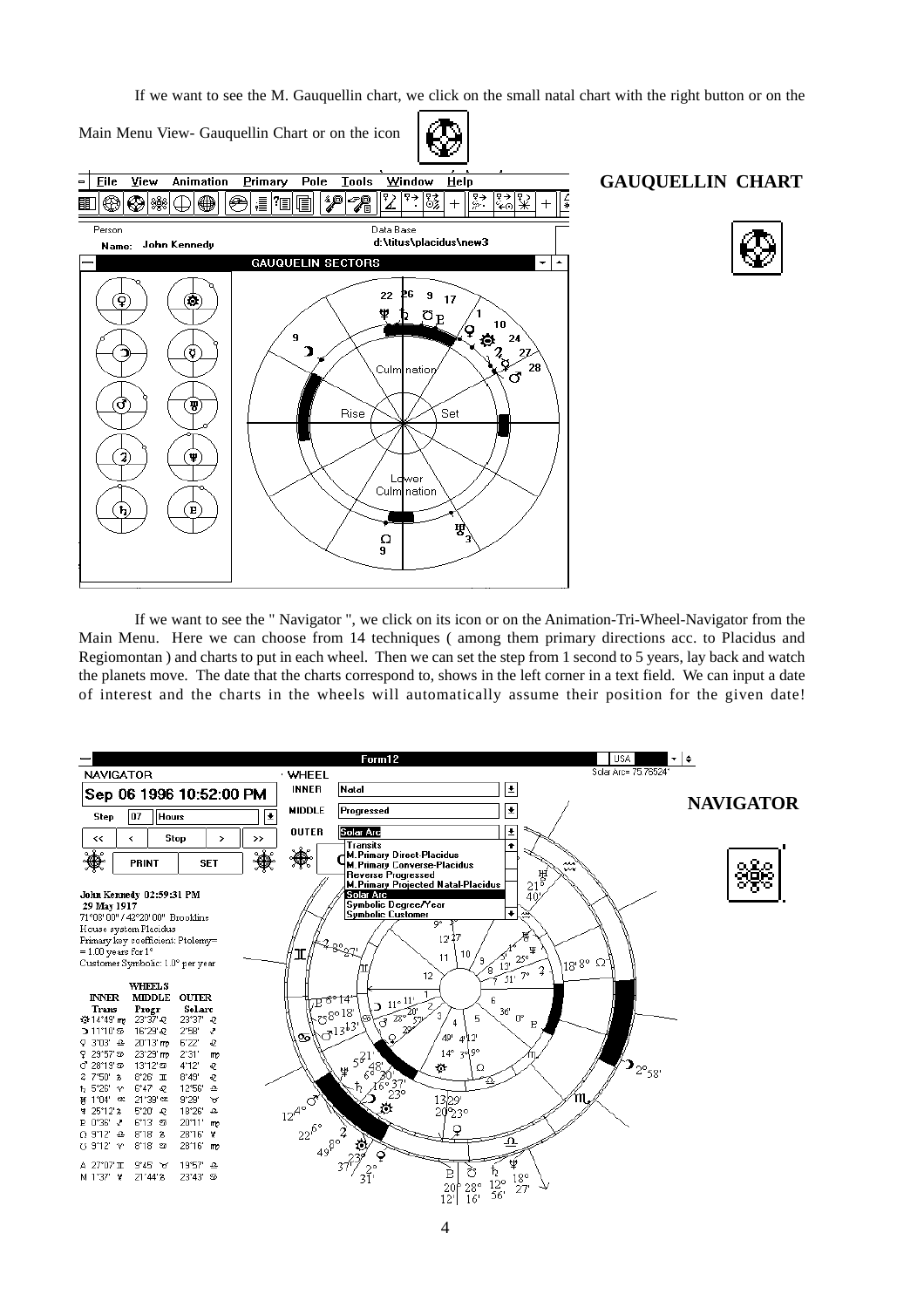We can call the Animation Module " Mundo Lab " by clicking on its icon or from the Main Menu. This is Animation just like the Navigator. Here, however, we explore different primary directions. Our choice is the key, the promissor, the significator, the step and the kind of primary.



### **MUNDO LAB**



The Mundo Lab has vast capabilities. Here is shown the Mundo Lab **MUNDO LAB** with chosen primary direction: Zodiacal Aspects to ASC / MC.

The astrologer can even input his or her own customer point by RA / Declination or Latitude / Longitude and then watch its directions as promissor or significator. In this module we can work also with the directions under the pole of the significator.

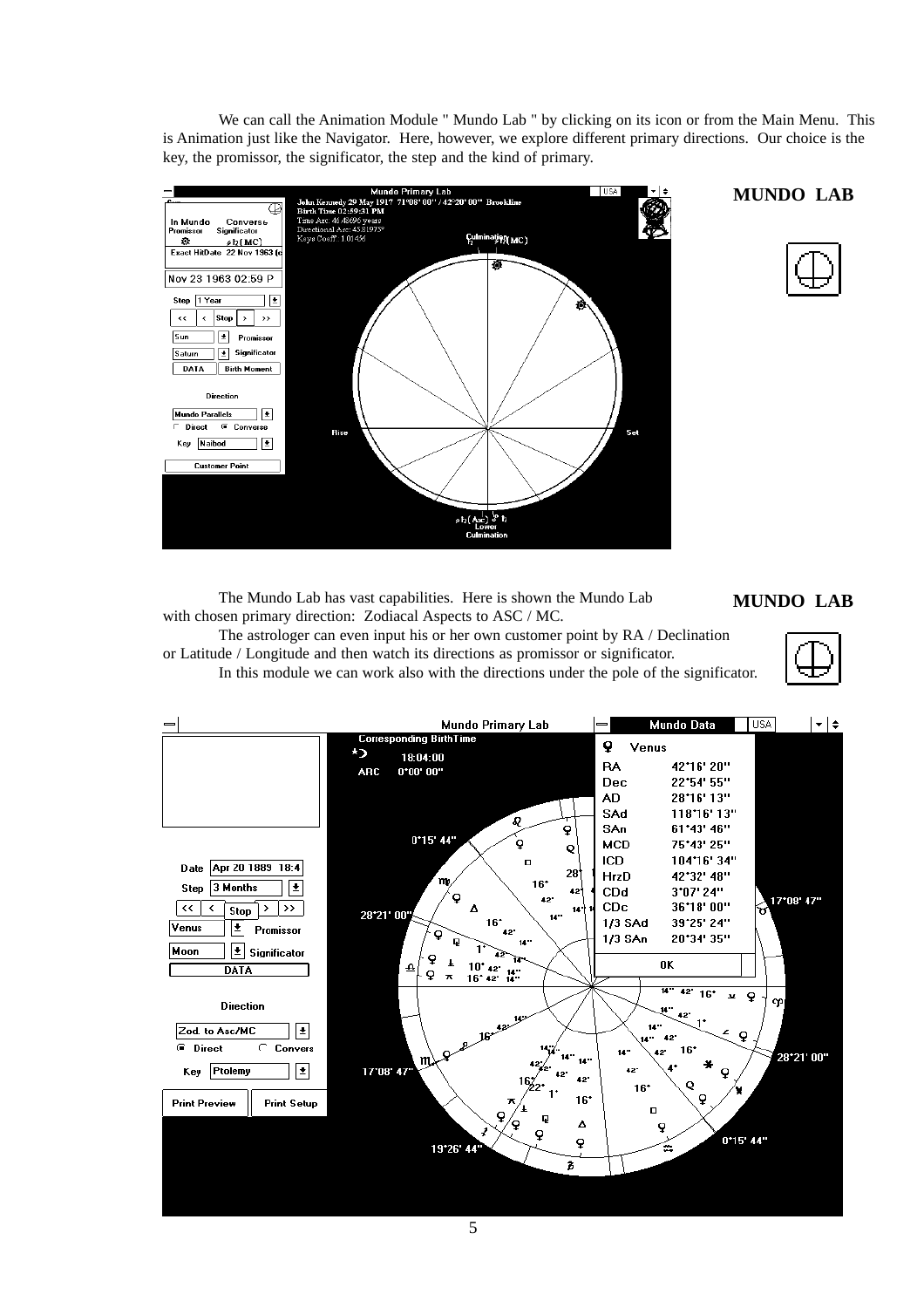Another Animation module we can enjoy is the " Mundo Directions Lab ". We can see almost all kinds of mundo directions here for a given moment. We can move forward or backward in time with one step or in animation.



are for calculation of primary directions in a chronological list ready for print. If we click on any of these buttons, we will compute the symbolized direction. We can design combinations of primaries by clicking on the fields beneath the icons ( they will become red to show that are chosen for calculation ) and then on the button "OK". As the calculation advances, the fields will change their color.

There are several more directions ( like these according to Lucas Gauric ) that are not represented in icons. We calculate them from the Main Menu roll-down options.

Before we use these buttons, we may want to set the key, the significator and the print option.

The " Quick SETUP " concerns the directions calculated with the icons or the Main Menu. We can choose from 4 print options: Compact with one key, Compact with 6 keys, Normal with one key and Normal with 8 keys. We can input our own 'Customer Key' and choose significators from 4 options.

| <b>QUICK MENU</b> | <b>Setup for Main Menu Primaries</b><br>▼                                                 |                                                                                                                     |  |  |  |  |
|-------------------|-------------------------------------------------------------------------------------------|---------------------------------------------------------------------------------------------------------------------|--|--|--|--|
| <b>SETUP</b>      | Choose key for the Main Menu<br>primary directions                                        | ⊆ Customer key                                                                                                      |  |  |  |  |
|                   | Ptolemy<br>⊕ Cardan<br>$\cap$ Naibod<br>C Placidus                                        | Enter a number with decimals<br>representing how many years are counted<br>for 1 degree of primary directional arc. |  |  |  |  |
| F                 | C Kepler ( Sun RA in 24h.)<br>C Kuendia<br>◯ Sun longitude (24h.)<br>$\Gamma$ Synodic key | 1.00<br>ΟK                                                                                                          |  |  |  |  |
|                   | ◯ All keys ( Without Cardan, Synodic and Kuendig )                                        |                                                                                                                     |  |  |  |  |
|                   | <b>SIGNIFICATORS</b>                                                                      | VIEW - PRINT OPTIONS                                                                                                |  |  |  |  |
|                   | <b>CHOOSE SIGNIFICATORS</b><br>for the Main Menu<br>Interplanetary Directions             | <b>CHOOSE SCREEN AND PRINTER</b><br>PRINT OPTIONS                                                                   |  |  |  |  |
|                   | G SUN and MOON only                                                                       |                                                                                                                     |  |  |  |  |
|                   | <b>C SEVEN CLASSICAL PLANETS only</b>                                                     | PRINT COMPACT<br>œ                                                                                                  |  |  |  |  |
|                   | C ALL PLANETS                                                                             | PRINT NORMAL                                                                                                        |  |  |  |  |
|                   |                                                                                           |                                                                                                                     |  |  |  |  |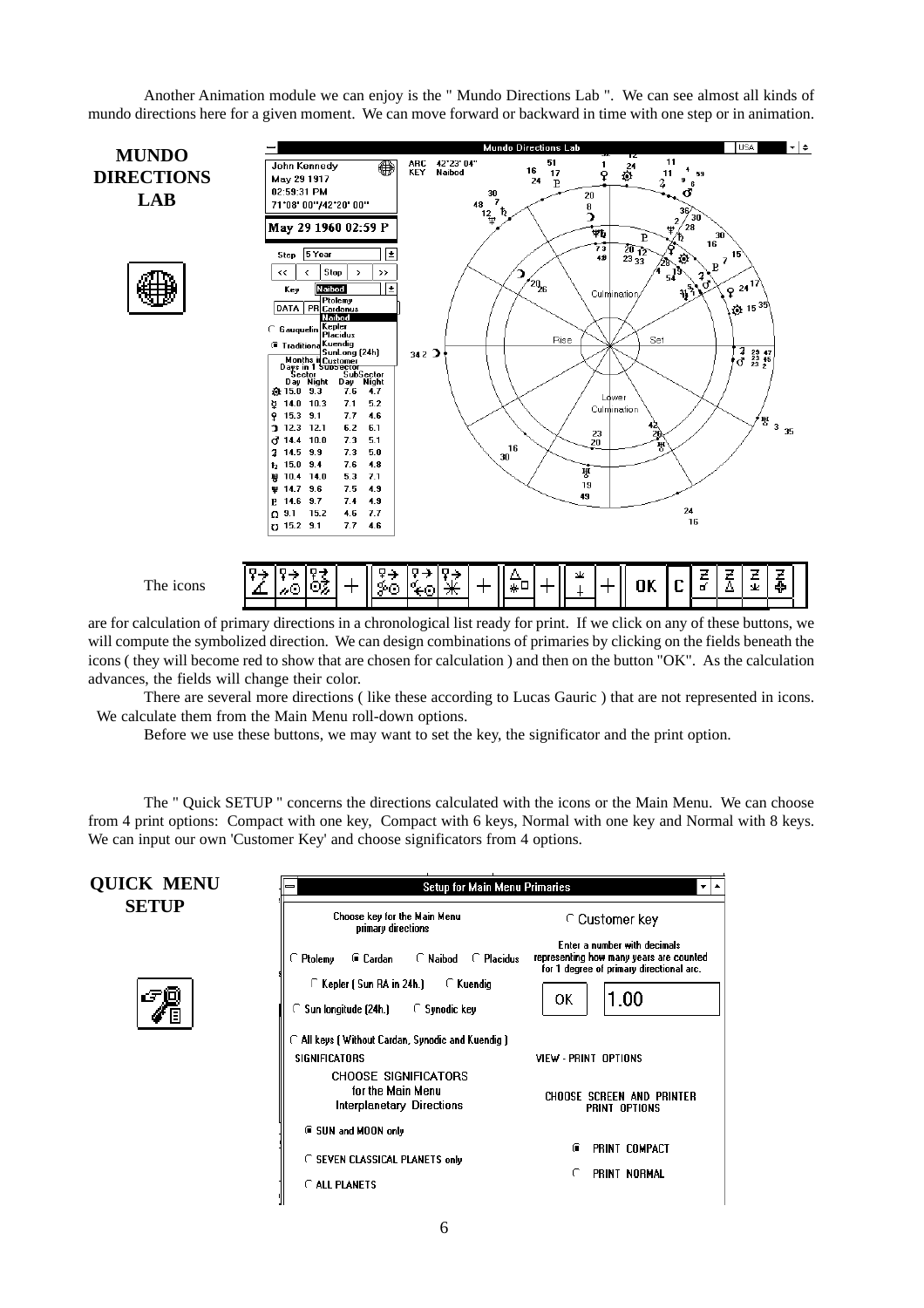If we prefer more flexible setup, we can go in the " Customer SETUP ".

|                                                |                                                                       |                                                      | <b>PRINT SETUP</b>                                                                                                                                                                                                                                                                                                                                                                                                                                                                                                  |                 |
|------------------------------------------------|-----------------------------------------------------------------------|------------------------------------------------------|---------------------------------------------------------------------------------------------------------------------------------------------------------------------------------------------------------------------------------------------------------------------------------------------------------------------------------------------------------------------------------------------------------------------------------------------------------------------------------------------------------------------|-----------------|
| <b>Promissors</b><br>o                         | Aspects<br>6                                                          | <b>Significators</b><br>Angles $\Box$                | <b>Primary Directions</b><br>John Kennedy May 29 1917 02:59:31 P                                                                                                                                                                                                                                                                                                                                                                                                                                                    | <b>CUSTOMER</b> |
| э<br>₫<br>Q<br>σ<br>2<br>ħ<br>쁑<br>ψ<br>Б<br>Ω | ¥.<br>L<br>÷<br>Q<br>0<br>Δ<br>Q<br>Ŧ.<br>π<br>ዶ<br>M≠⊤<br>R∻E<br>Ro⊏ | o.<br>э<br>≬<br>Q<br>ď<br>2<br>ħ<br>쁑<br>ψ<br>E<br>U | Mundo<br>L. Gabricus $\Box$<br>Zodiacal: Latitude = $0 \Box$<br>Include Options for Zodiacal Directions<br>Promissors to Aspects of Significators $\Box$<br>Aspects of Promissors to Significators $\Box$<br>Significators to Aspects of Promissors $\Box$<br>Aspects of Significators to Promissors □<br>Customer key<br><b>Print Preview</b><br>Ŧ<br>Ptolemy<br>Kev.<br><b>Print Compact</b><br><b>Keys Coefficients</b><br>(Years in 1*)<br>All keys<br>$Ptolemy = 1.00$<br>Cardan = 1.01351<br>Naibod = 1.01456 | <b>SETUP</b>    |
| <b>Diselect</b><br>Select all                  | <b>Diselect</b><br>Select all                                         | <b>Diselect</b><br>Select all                        | Placidus = variable<br>All keys compact<br>Kepler = 0.98154<br>Kuendia = 0.94269<br>Sunlí24h) = 1.04311<br>Notation Help<br>Customer = 1.00                                                                                                                                                                                                                                                                                                                                                                         |                 |
|                                                |                                                                       |                                                      |                                                                                                                                                                                                                                                                                                                                                                                                                                                                                                                     |                 |

This is how a " Placidus " print-out looks. This is compact option with 6 keys. If we want to see also the day of the hitdate we should choose Normal Print from the SETUP options.

|     |    |                |                               |   |     |       |                            |                      |                                   |     |                                                        |                             |                      |                               |       |                            | <b>USA</b>                                                                                      | ▾∣                          |
|-----|----|----------------|-------------------------------|---|-----|-------|----------------------------|----------------------|-----------------------------------|-----|--------------------------------------------------------|-----------------------------|----------------------|-------------------------------|-------|----------------------------|-------------------------------------------------------------------------------------------------|-----------------------------|
|     |    |                |                               |   |     | ₽     | ث                          | 527                  | <b>Read Selected Total</b><br>527 | 527 | %<br>100                                               | 5.                          | Page<br>of 8         |                               |       |                            |                                                                                                 |                             |
|     |    |                |                               |   |     |       | PRIMARY DIRECTIONS         |                      |                                   |     | <b>John Kennedy</b><br><b>Brookline</b> Long.: $71.13$ |                             |                      |                               |       | 29 May 1917 02:59:31 PM    | Lat.: 42.33 Time-Zone 5<br>KEYS: Ptolemy, Naibod, Placidus, Kepler, Sun Long. (24h.), Customer. |                             |
| Dir |    |                | Prom D/C                      |   | Sig | Arc   | Ptolemy<br>Kepler          | Naibod<br>Sun L.     | <b>Placidus</b><br>Customer       | Dir | Prom D/C                                               |                             |                      | Sig                           | Aгс   | Ptolemy<br>Kepler          | Naibod<br>Sun L                                                                                 | <b>Placidus</b><br>Customer |
| M   | P  | 2              | $C \rightarrow R \nless M C$  |   |     | 42.95 | May 1960<br>Jul 1959       | Dec 1960<br>Mar 1962 | Dec 1958<br>May 1960              | M   | Ω                                                      |                             | $C \rightarrow HC$   | 11                            |       | 49.55 Dec 1966<br>Jan 1966 | Sep 1967<br>Feb 1969                                                                            | Jul 1965<br>Dec 1966        |
| м   |    | ⊃              | $D - d$                       |   | ¥   | 43.02 | Jun 1960<br>Αυς 1959       | Jan 1961<br>Apr 1962 | Jan 1959<br>Jun 1960              | M   | Q                                                      | c<br>$\rightarrow$          | ₫                    | ¥                             | 49.70 | Feb 1967<br>Mar 1966       | Nov 1967<br>Apr 1969                                                                            | Αυχ 1965<br>Feb 1967        |
| м   |    | Dsc U          | $C \rightarrow \emptyset$     |   | Ù   | 43.07 | Jun 1960<br>Sep 1959       | Feb 1961<br>May 1962 | Feb 1959<br>Jun 1960              | M   | E                                                      |                             | $D - d$              | ර                             | 49.81 | Mar 1967<br>Apr 1966       | Dec 1967<br>May 1969                                                                            | Oct 1965<br>Mar 1967        |
| М   |    | Dsc B          | C.<br>$\rightarrow$ 4         |   | Q   | 43.72 | Feb 1961<br>Apr 1960       | Oct 1961<br>Jan 1963 | Oct 1959<br>Feb 1961              | M   | 2<br>O.                                                |                             |                      | $D \rightarrow R \otimes Dsc$ | 49.92 | Apr 1967<br>May 1966       | Jan 1968<br>Jun 1969                                                                            | Nov 1965<br>Apr 1967        |
| М   |    | Q              | c.                            | ₫ | ħ   | 43.81 | Mar 1961<br>May 1960       | Nov 1961<br>Feb 1963 | Nov 1959<br>Mar 1961              | M   | Ò<br>∍                                                 |                             | $-$ R <sub>6</sub> 4 |                               |       | 50.22 Αug 1967<br>Sep 1966 | May 1968<br>Oct 1969                                                                            | Feb 1966<br>Αυς 1967        |
| м   |    | 2              | C.                            | ď | P   |       | 44.01 May 1961<br>Ατς 1960 | Jan 1962<br>Apr 1963 | Jan 1960<br>May 1961              | M   | Dsc B                                                  | $C \rightarrow \emptyset$   |                      | Ò                             | 50.75 | Feb 1968<br>Mar 1967       | Nov 1968<br>May 1970                                                                            | Sep 1966<br>Feb 1968        |
| М   | P  | Õ.             | $C \rightarrow R \nless M C$  |   |     |       | 44.18 Aug 1961<br>Oct 1960 | Mar 1962<br>Jun 1963 | Mar 1960<br>Aug 1961              | M   | э                                                      | $D \rightarrow$             |                      | MC                            | 50.78 | Mar 1968<br>Apr 1967       | Dec 1968<br>May 1970                                                                            | Sep 1966<br>Mar 1968        |
| м   |    | $\mathbf F$    | $D - d$                       |   | 2   |       | 44.47 Nov 1961<br>Jan 1961 | Jul 1962<br>Oct 1963 | Jun 1960<br>Nov 1961              | M   | σ.<br>Q                                                |                             |                      | $D \rightarrow R \nless Dsc$  | 50.98 | May 1968<br>Jun 1967       | Feb 1969<br>Αυς 1970                                                                            | Nov 1966<br>May 1968        |
| М   | Q  | Ö.             | $C \rightarrow R \otimes M C$ |   |     | 44.82 | Mar 1962<br>May 1961       | Nov 1962<br>Feb 1964 | Oct 1960<br>Mar 1962              | м   | Asc $\Omega$                                           | $D \rightarrow \mathscr{D}$ |                      | ⊃                             | 51.08 | Jun 1968<br>Jul 1967       | Mar 1969<br>Sep 1970                                                                            | Jan 1967<br>Jun 1968        |
| м   |    | Dsc D          | $D \rightarrow \emptyset$     |   | ℧   |       | 44.99 May 1962<br>Jul 1961 | Jan 1963<br>May 1964 | Dec 1960<br>May 1962              | M   | МC<br>Ü                                                | $D \rightarrow \mathscr{D}$ |                      | ⊃                             | 51.08 | Jun 1968<br>Jul 1967       | Mar 1969<br>Sep 1970                                                                            | Jan 1967<br>Jun 1968        |
| M   | E  | ೆ              | $C \rightarrow R \nless M C$  |   |     | 45.45 | Nov 1962<br>Jan 1962       | Jul 1963<br>Oct 1964 | Jun 1961<br>Nov 1962              | M   | E                                                      |                             | $D \rightarrow HC$   | -8                            | 51.11 | Jul 1968<br>Jul 1967       | Apr 1969<br>Sep 1970                                                                            | Jan 1967<br>Jul 1968        |
| м   |    | ₩.             | $D \rightarrow HC$            |   | - 9 | 45.54 | Dec 1962<br>Feb 1962       | Αυχ 1963<br>Nov 1964 | Jul 1961<br>Dec 1962              | M   | ¥<br>Q.                                                |                             |                      | $D \rightarrow R \otimes Dx$  | 51.53 | Dec 1968<br>Dec 1967       | Sep 1969<br>Feb 1971                                                                            | Jun 1967<br>Dec 1968        |
| М   | МC | $\mathfrak{h}$ | $C \rightarrow \emptyset$     |   | ۰   | 45.57 | Dec 1962<br>Feb 1962       | Ατg 1963<br>Dec 1964 | Jul 1961<br>Dec 1962              | M   | ¥                                                      | c                           | ď                    | ∍                             | 51.60 | Jan 1969<br>Jan 1968       | Oct 1969<br>Mar 1971                                                                            | Jul 1967<br>Jan 1969        |
| м   |    |                | MC છે c → ۵                   |   | ħ   | 45.82 | Mar 1963<br>May 1962       | Nov 1963<br>Mar 1965 | Oct 1961<br>Mar 1963              | М   | ී<br>៷                                                 |                             | $-$ R <sub>6</sub> 2 |                               | 51.69 | Feb 1969<br>Feb 1968       | Nov 1969<br>May 1971                                                                            | Αυς 1967<br>Feb 1969        |

7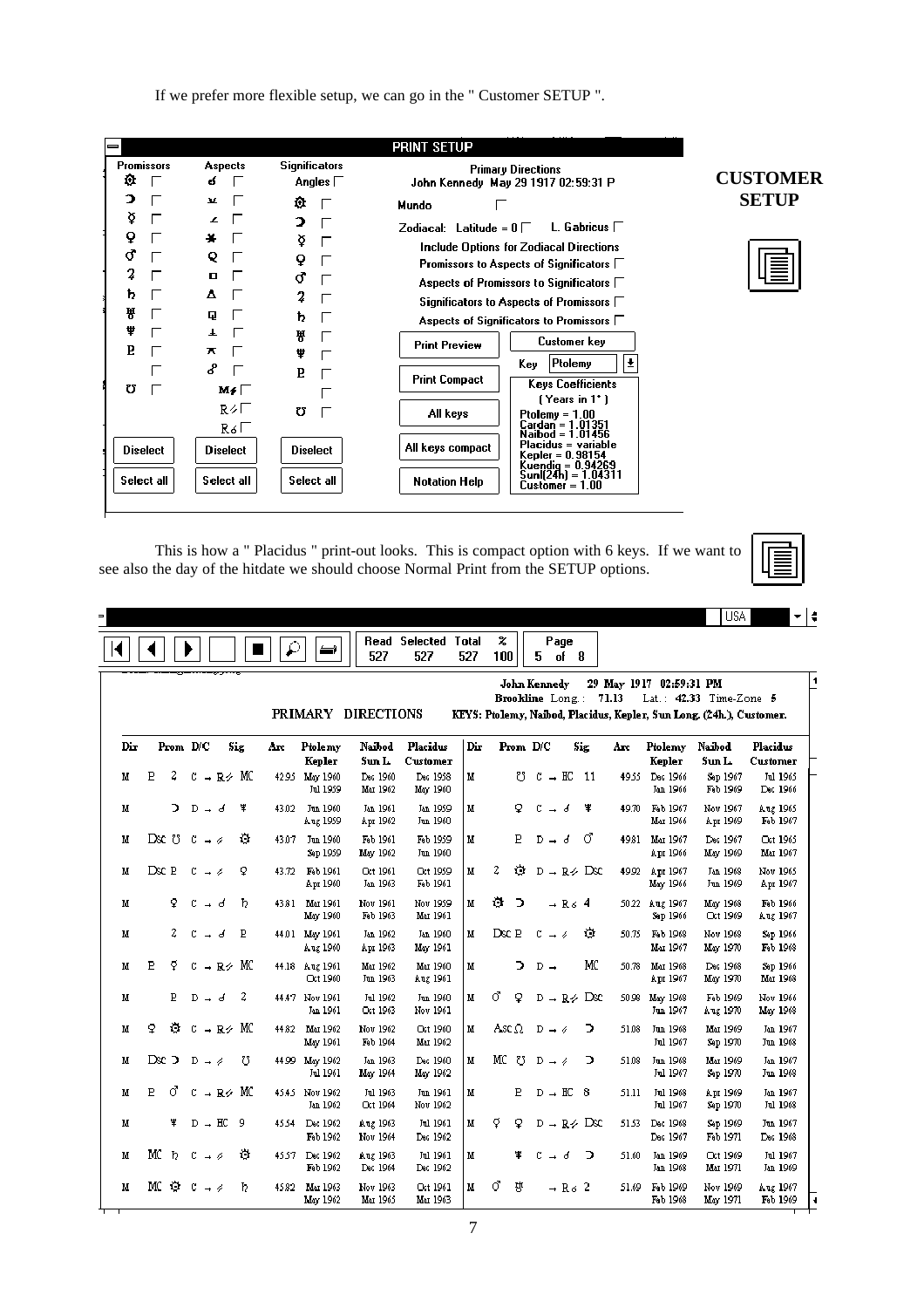|        |                                                                                                                    |                                              |         |                      | The Normal Print Out with 8 keys.        |                                   |                                                                                                         |                              |          |
|--------|--------------------------------------------------------------------------------------------------------------------|----------------------------------------------|---------|----------------------|------------------------------------------|-----------------------------------|---------------------------------------------------------------------------------------------------------|------------------------------|----------|
|        |                                                                                                                    |                                              |         |                      |                                          |                                   |                                                                                                         |                              |          |
| File   | View                                                                                                               | <b>Animation</b>                             | Primary | Pole<br><b>Tools</b> | PLACIDUS (TEST4.MDB) - [DATA]<br>Window  | Help                              |                                                                                                         | <b>USA</b>                   | *∣≑<br>÷ |
|        |                                                                                                                    |                                              |         |                      |                                          |                                   |                                                                                                         |                              |          |
| ⊕<br>匪 | اِ کا                                                                                                              | ⊕<br>⇔                                       | i<br> ? | هه<br>7              | 隧<br> ∑ '?                               | $\frac{1}{8}$ $\frac{1}{8}$<br>ैर | ≙ո<br>$^{+}$<br>┿<br>$\perp$                                                                            | 풓<br>중<br>OK<br>c            | 좊<br>졿   |
|        |                                                                                                                    |                                              |         |                      |                                          |                                   |                                                                                                         |                              | ۰        |
|        |                                                                                                                    |                                              |         | 527                  | <b>Read Selected Total</b><br>527<br>527 | z<br>Page<br>100<br>16 of 20      |                                                                                                         |                              |          |
|        |                                                                                                                    |                                              |         |                      |                                          |                                   |                                                                                                         |                              | ٠        |
|        | "Radio Dimitriev"str13 B, ap 3<br>Varna-9000, Bulgaria<br>tel: +(359)-(52)-220915<br>E-Mail: xenith@mbox.digsys.bg | "Placidus" verl copyright 1996 Rumen K.Kolev |         |                      | 16<br>Page                               | John Kennedy                      |                                                                                                         | Date September 07 1996       |          |
|        |                                                                                                                    |                                              |         |                      |                                          | Brookline Long.: 71.13            | 29 May 1917 02:59:31 PM                                                                                 | Lat.: $42.33$ Time-Zone: $5$ |          |
|        |                                                                                                                    |                                              |         |                      | PRIMARY DIRECTIONS                       |                                   | KEYS: Ptolemy, Cardan, Naibod, Placidus, Kepler, Kuendig, Sun Long (24h.), Customer.<br><b>HITDATES</b> |                              |          |
| Dir    | Prom                                                                                                               | D/C                                          | Sig     | ARC                  | Ptolemy<br>Kepler                        | Cardan<br>Kuendig                 | Naibod<br>SunLong (24h)                                                                                 | <b>Placidus</b><br>Customer  |          |
| М      | $Dsc-b$                                                                                                            | $C \rightarrow \mathscr{A}$                  | ď       | 46.5727              | Dec 24 1963<br>Feb 13 1963               | Aug 10 1964<br>Apr 23 1961        | Aug 28 1964<br>Dec 27 1965                                                                              | Jul 23 1962<br>Dec 24 1963   |          |
| M      | đ.<br>Ò.                                                                                                           | $D \rightarrow R \nless Dsc$                 |         | 46.6386              | Jan 17 1964                              | Sep 04 1964                       | Sep 21 1964                                                                                             | Aug 15 1962                  |          |
|        |                                                                                                                    |                                              |         |                      | Mar 09 1963                              | May 16 1961                       | Jan 21 1966                                                                                             | Jan 17 1964                  |          |
| М      | Ô.<br>ó.                                                                                                           | $D \rightarrow R \rightarrow$                | Dsc     | 47.0904              | Jun 30 1964                              | Feb 18 1965                       | Mar 08 1965                                                                                             | Jan 22 1963                  |          |
| ٠      |                                                                                                                    |                                              |         |                      | Aug 18 1963                              | Oct 19 1961                       | Jul 12 1966                                                                                             | Jun 30 1964                  | ٠<br>۰   |



÷,

The Main Form with the " ADD PRIVIEW " on and the rectification form zeroed in on the  $\otimes$  c.  $\rightarrow \circ \circ$  for J.F. Kennedy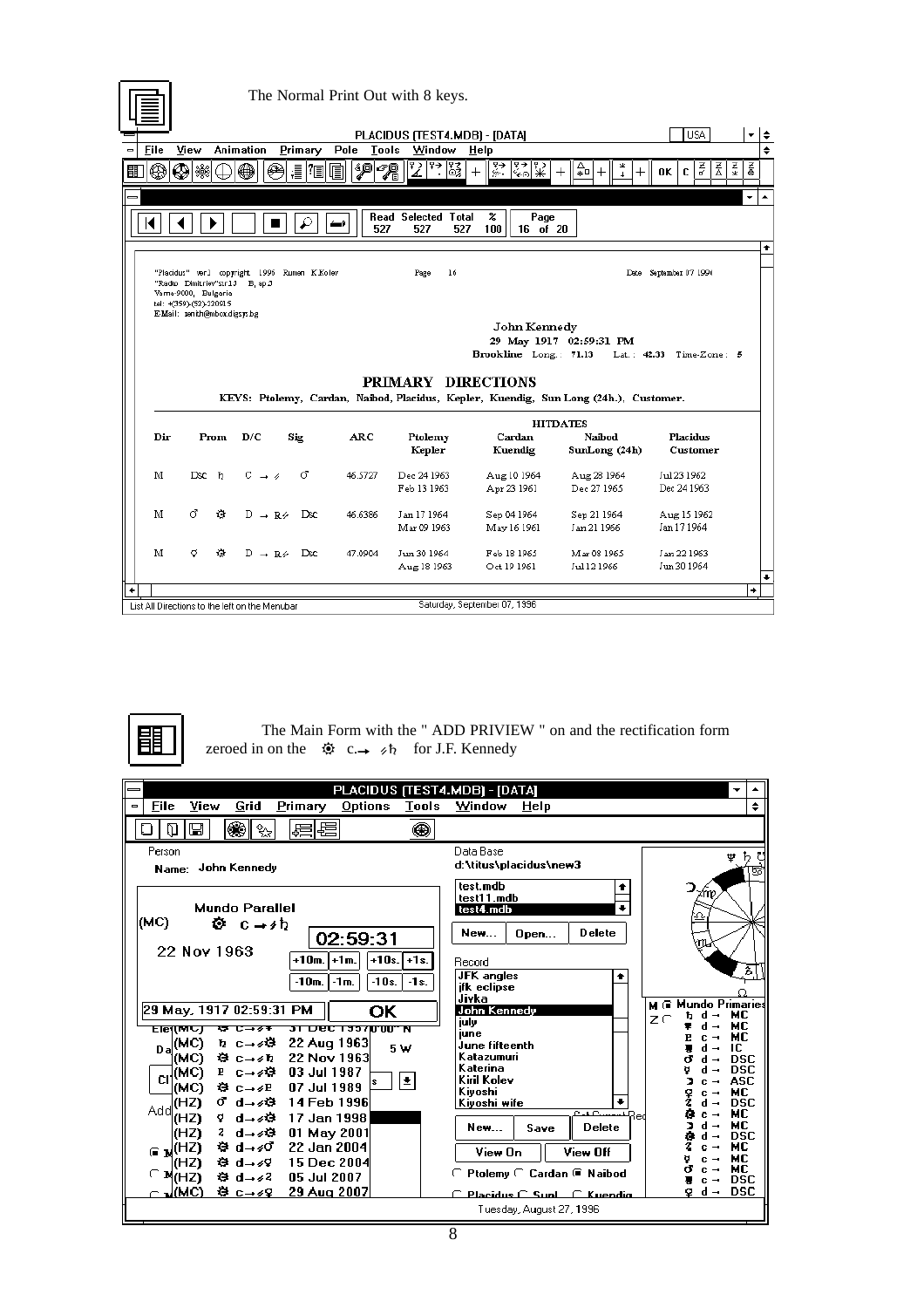### **THE REGIOMONTANUS MODULE OF THE PROGRAM ' PLACIDUS '**

|                                      | versions $1.3, 3.0 \& 4.0$     |           |         |                        |            |            |                                |      |   |     |   |         |            |
|--------------------------------------|--------------------------------|-----------|---------|------------------------|------------|------------|--------------------------------|------|---|-----|---|---------|------------|
|                                      | PLACIDUS (PLACDB.MDB) - [DATA] |           |         |                        |            |            |                                |      |   |     |   |         | <b>USA</b> |
| File<br>$\qquad \qquad \blacksquare$ | View                           | Animation | Primary | Setup                  |            | Pole Tools | $\bf{Regio}$                   | Help |   |     |   |         |            |
| 黽                                    |                                | H<br>₩    | 间升      |                        | ఈດ         |            | Variables<br><b>Directions</b> |      | e | -74 | 줖 | 츑<br>٤o |            |
| Person<br>Name:                      | John Kennedy                   |           |         | Data Base<br>d:\plac15 |            |            |                                |      |   |     |   |         |            |
| $T_{\rm eff}$ and                    |                                |           |         |                        | pdlink.mdb |            |                                |      |   |     |   |         |            |

We can activate the Regiomontanus module from the Main Menu '**REGIO**' option. It has 3 suboptions: 1. **VARIABLES (SPECULUM)**, 2. **' REGIO-NAVIGATOR' ( UNDER POLE DIRECTIONS ) and**

<sup>3.</sup> **MUNDO DIRECTIONS ANIMATION (MUNDO DIR).**

|                          |                        |                        | REGIOMONTANUS INTERMEDIATE VARIABLES |                        |                        |                     |                       | US |
|--------------------------|------------------------|------------------------|--------------------------------------|------------------------|------------------------|---------------------|-----------------------|----|
| $*18.6862*$              | 108.6862*              | 71.3138*               | 09.3095*                             | 170.6905*              | $-99.3768$             | $122.651$ $-82.946$ |                       | ٠  |
| F 18.0721                | 108.0721*              | 71.9279*               | 20.9400*                             | 159.0600*              | 87.1322*               | 99.570*             | 73.973*               |    |
|                          |                        |                        |                                      |                        |                        |                     |                       |    |
| $\Omega$ -22.5870*       | 67.4130*               | 112.5870*              | 167.9837*                            | $12.0163$ <sup>*</sup> | 100.5707*              | 286.907*            | $81.310$ <sup>*</sup> |    |
| 022.5870                 | 112.5870*              | 67.4130*               | 12.0163*                             | 167.9837*              | 100.5707*              | 106.907* 81.310*    |                       |    |
| ZD                       | POLE                   | <b>ADf</b>             | <b>DSAf</b>                          | <b>RAMCf</b>           | <b>HSector</b>         | O<br>н              |                       |    |
| ₩ 45.5316*               | 28.7242*               | 12.5495*               | 102.5495*                            | 168.6140*              | 23.0171*               | 8                   | 3                     |    |
| 2 58.4680*               | 35.0302*               | $00.4710$ <sup>*</sup> | $90.4710$ <sup>*</sup>               | 75.9041*               | 20.3073*               | 11                  | 4                     |    |
| Ÿ<br>62.9379*            | $36.8491$ <sup>*</sup> | $11.0970$ <sup>*</sup> | 101.0970*                            | 150.2453*              | 04.6485*               | 8                   | 3                     |    |
| 937.0024                 | 23.9106*               | $10.9118$ <sup>*</sup> | 100.9118*                            | 176.4744*              | $00.8776$ <sup>*</sup> | 9                   | 3                     |    |
| $Q$ <sub>63.6084</sub> * | 37.1033*               | $13.4204$ <sup>*</sup> | 103.4204*                            | 149.4687*              | $03.8719$ <sup>*</sup> | 8                   | 3                     |    |
| 259.5787                 | 35.5017*               | 13.1887*               | 103.1887*                            | 154.0578*              | 08.4610*               | 8                   | 3                     |    |
| $b$ 03.6977*             | 02.4893*               | $00.9610$ <sup>*</sup> | $90.9610$ <sup>*</sup>               | 28.3320*               | $02.7352$ <sup>*</sup> | 10                  | 4                     |    |
| 罗 32.3004*               | 21.0916*               | $-05.6430$ *           | 84.3570*                             | 50.6452                | 25.0483*               | 4                   | $\overline{2}$        |    |
| $*09.5032*$              | 06.3838*               | $02.2550$ *            | $92.2550$ *                          | 32.6513                | $07.0544$ <sup>*</sup> | 10                  | 4                     |    |
| $P$ 21.2350*             | 14.1178*               | 04.9132*               | 94.9132*                             | 189.5700*              | 13.9732*               | 9                   | 3                     |    |
| 9116913                  | 07.8367*               | *להכר בה.              | <b>RG 6733*</b>                      | <u> 196 9071* </u>     | 21.3103*               | э                   |                       |    |
|                          |                        |                        | <b>PRINT</b>                         |                        |                        |                     |                       |    |

#### **The Regiomontanus Speculum on the screen**

| $0 - 10.0414$           | ジストコンクロ<br>19634<br>$-36.$ | 100.0414                | 100.07 <del>.7</del> 7             |                     | 3,03.20° 25.27°          | 205.27°<br>$00.00^\circ$    | <b>100.28° 28.18°</b><br>$00.00$ <sup>o</sup>                                                                                                                     |
|-------------------------|----------------------------|-------------------------|------------------------------------|---------------------|--------------------------|-----------------------------|-------------------------------------------------------------------------------------------------------------------------------------------------------------------|
|                         | <b>DRAMCf</b>              | $_{\rm HD}$             |                                    | HSector H OAf/ODF O | of 47 20 267.28°         | 252.88°<br>117.99° 47.61°   | o -00.63° 260.71°                                                                                                                                                 |
| RAMCf                   |                            |                         |                                    |                     | 2 -06.97 276.85°         | 108.42° 57.63°<br>262.90°   | 2 -00.61° 270.49°                                                                                                                                                 |
| $$309.157$ <sup>o</sup> | 63.206*                    | $-77.046^{\circ}$       | 26.794° 4                          | 219.157° 2          | <b>b</b> 03.11° 154.52°  | 160.73°<br>129.25°          | b 00.27° 157.35°<br>44.53°                                                                                                                                        |
| $295.269$ <sup>o</sup>  | 77.094°                    | $-88.358^{\circ}$       | 12.906°<br>10                      | $25.269°$ 4         | 里 07.06° 82.86°          | 57.59°<br>96.99°            | U 00.62° 89.30°<br>108.28°                                                                                                                                        |
| $\delta$ 300.401°       | 71.962°                    | $-82.866$ <sup>o</sup>  | 18.038°<br>-4                      | 210.401° 2          | ቁ -01.17° 194.77°        | 192.42°<br>169.50° 12.85°   | Ψ -00.10° 13.49°                                                                                                                                                  |
| $Q$ 285,473°            | 86.890°                    | $-92.572^{\circ}$       | $03.110^{\circ}$<br>$\overline{4}$ | 195.473° 2          | P. 06.79° 135.42°        | 149.00°<br>110.15° 56.27°   | P 00.60° 141.61°                                                                                                                                                  |
| O 326.894°              | 45.470°                    | $-56.438$ °             | 14.530°<br>5                       | 236.894° 2          |                          |                             |                                                                                                                                                                   |
| 2 334.476°              | 37.887°                    | $-45.409^{\circ}$       | 22.113°<br>-5                      | 244.476° 2          | Pole:C-DSC OAasc=56.894° | ODdsc=236,894°              | Pole: P=ASC OAaso                                                                                                                                                 |
| b 57.833°               | 45.470°                    | 41.226°                 | 15.470°<br>2                       | 147.833° 1          | ADff<br><b>OAff</b>      | ODff<br>8σ                  | ADff<br>OAff<br>⊀σ                                                                                                                                                |
| 및 334.255°              | 38.108°                    | $-45.841$ °             | 21.892°<br>11                      | $64.255^{\circ}$ 4  | G -17.04° 247.05°        | 212.98°<br>169.84° 23.92°   | @ -24.42° 254.44°                                                                                                                                                 |
| <b>T</b> 283.493°       | 88.870°                    | $-94.024^{\circ}$       | $01.130^{\circ}$<br>4              | 193.493° 2          | $\sigma$ -10.95° 226.16° | 204.26°<br>$169.27^{\circ}$ | Q -15.55° 230.76°<br>$32.63^{\circ}$                                                                                                                              |
| P 20.594°               | 08.230°                    | 07.863°                 | 08.230°                            | 110.594°1           | Q-04.21° 200.01°         | 191.59°<br>143.11° 45.30°   | Q-05.95° 201.74°                                                                                                                                                  |
| Ω 297.422°              | 74.942°                    | $-87.316^{\circ}$       | 15.058°<br>10                      | $27.422^{\circ}$ 4  | 710.09° 18.38°           | 38.55°<br>38.51°            | $14.31^{\circ}$ 14.16 $^{\circ}$<br>$161.66^{\circ}$                                                                                                              |
| U 297.422°              | 74.942°                    | $-87.316^{\circ}$       | 15.058°<br>4                       | 207.422° 2          | d'-23.19° 56.89°         | 236.89°<br>$00.00$ °        | 0 -33.76° 293.84°<br>$00.00^{\circ}$                                                                                                                              |
|                         |                            |                         |                                    |                     | 2-22.40° 292.28°         | 247.47°<br>124.61°          | 2 -32.54° 302.42°<br>10.58°                                                                                                                                       |
|                         |                            |                         |                                    |                     | b 09.80° 147.83°         | 167.42°<br>90.94°           | h 13.89° 143.74°<br>69.47°                                                                                                                                        |
| 7D                      | Pole                       | ADf                     | <b>DSAf</b>                        |                     | U 22.71° 67.21°          | 112.63°<br>$10.32^{\circ}$  | <b>型 33.01° 56.91°</b><br>$124.26^{\circ}$                                                                                                                        |
|                         |                            |                         |                                    |                     | $Φ$ -03.68° 197.28°      | 189.91°<br>140,39°          | T -05.20° 198.80°<br>46.98°                                                                                                                                       |
| $639.0495^{\circ}$      | 29.5404°                   | $-10.8551$ °            | 79.1449°                           |                     | P 21.81° 120.40°         | 164.02°<br>$63,51^{\circ}$  | P 31.62° 110.59°<br>72.88°                                                                                                                                        |
| >20.2079°               | 15.6841°                   | 03.1975°                | 93.1975°                           |                     |                          |                             |                                                                                                                                                                   |
| $\sqrt{2}$ 27.6146°     | 21.2696°                   | $-04.8107$ °            | 85.1893°                           |                     |                          |                             | In these directions first a SIGnificator is chosen (POLE). Then we pass the                                                                                       |
| 204.9883°               | $03.9020^{\circ}$          | $-00.3253$ °            | 89.6747°                           |                     |                          |                             | This circle becomes our horizon. We place the sig. on the ASC if it's easte                                                                                       |
| 0.57.6741°              | 41.4006°                   | $-23.1864$ <sup>o</sup> | 66.8136°                           |                     |                          |                             | and on the DESC if it's western. Then we direct planets and points to this                                                                                        |
| $364.1546$ °            | 44.7752°                   | $-25.3996$ °            | 64.6004°                           |                     |                          |                             | If sig. is on the asc, we direct planets to it and the direction is mundo conji<br>If we direct in this case, planets to the pole's desc., the direction is mundo |
| b 57.6738°              | 41.4004°                   | 09.7950°                | 99.7950°                           |                     |                          |                             | To direct any point(pt) to a chosen significator, we calculate its ADff from                                                                                      |
| 果 63.9757°              | 44.6890°                   | 25.6677°                | 115.6677°                          |                     |                          |                             | Here 'Pole' is the Pole of the Significator. We take it from the speculum.                                                                                        |
| $*01.8142$ °            | 01.4197°                   | $-00.1035^{\circ}$      | 89.8965°                           |                     |                          |                             | Then calculate OAff(pt)=RA(pt)-ADff(pt) and ODff(pt)=RA(pt)+ADff(pt                                                                                               |
| P 84.8548°              | 51.2107°                   | 31.6161°                | 121.6161°                          |                     |                          |                             | Are of pt to m.conj with the Pole= OAff(pt)-OAase  and pt to m.oppos. wit                                                                                         |
|                         |                            |                         |                                    |                     |                          |                             | ()Asse: ()A of see under rade. ()  )doe: ()T) of deee under note. ATHF-AT) 1                                                                                      |

#### **VARIABLES-REGIOMONTANUS SPECULUM**

Here, we can see a full Regiomontanus speculum with all intermediate variables that serve for the calculations of the Regio primary directions. These are: Zenith Distance, Pole, Ascensional Difference under own Pole, DaySemiArc under own Pole, Regio House position, Regio House Sector position and so on. This is important feature for all researchers in the field who may want to check step by step their own or someone else's hand calculations or in the end who may want to verify the authenticity of the program itself.

#### **PRINT-OUT OF THE REGIOMONTANUS SPECULUM**

We can also print the intermediate variables in a highquality print-outs. An ocean of Regio data will come out scrambled on one single sheet of paper. In the print-out we can see also the Ascensional Difference, the Oblique Ascension and the Oblique Descension of all planets under the Pole of all planets. We can see also the arcs of all interplanetary mundo conjunctions and oppositions between all planets.

**Part of the Print-Out of the Regiomontanus Speculum**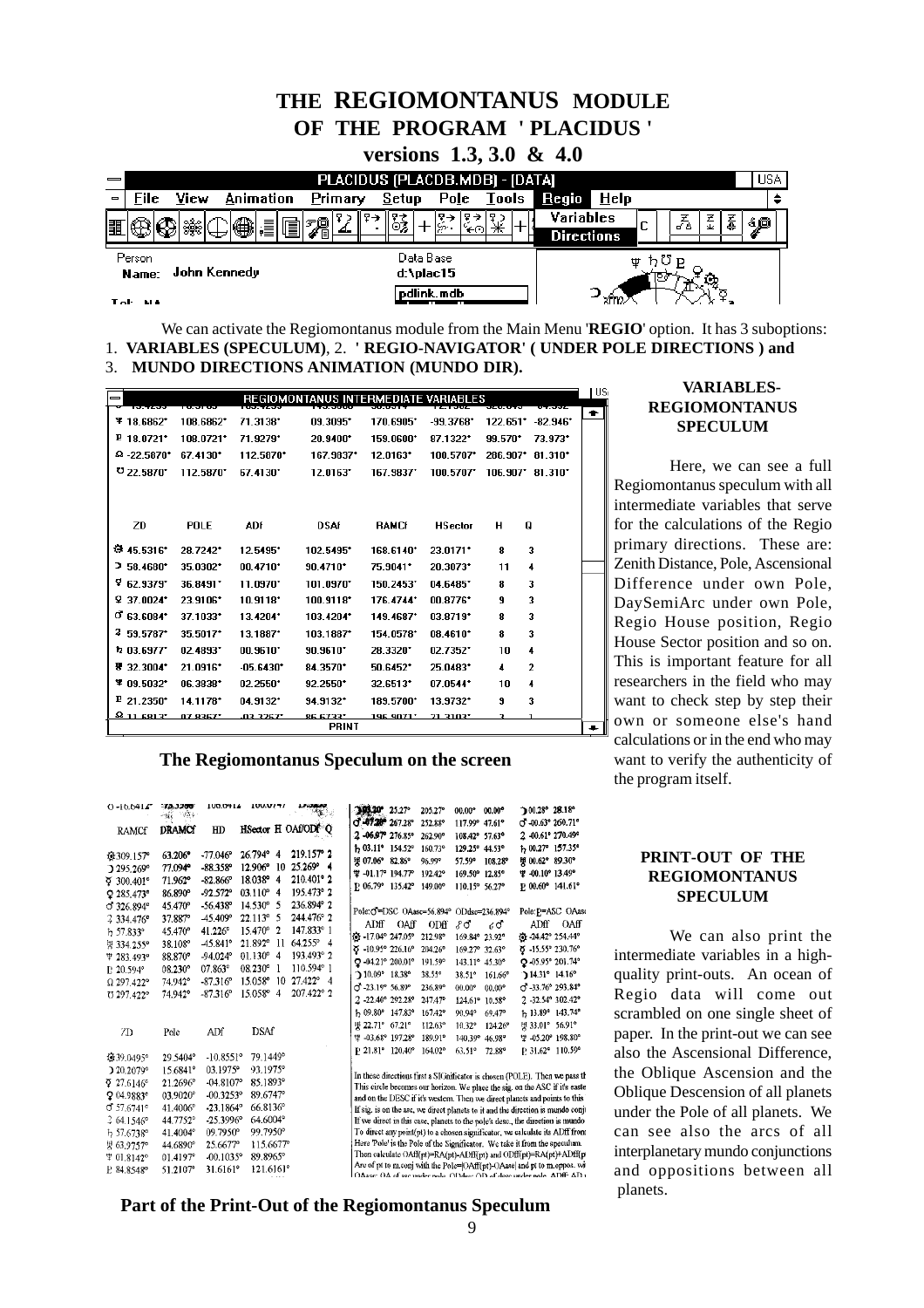

### **' REGIO-NAVIGATOR' (UNDER POLE DIRECTIONS ) MODULE**

This Regio module is a beautiful **animation** module that serves for the immediate visualization and printing of the Interplanetary Regiomontanus Directions ( another name for this kind of directions is 'Directions under the Pole of the Significator as per Regiomontanus' ).

Here we choose the planet-significator from all ten planets ( the first row at the lower part of the form )- the wheel automatically will configure in accordance with the calendar date that is displayed in a text-field in the upper left corner of the form.

The significator in this Regio directions is placed on the eastern horizon if it is eastern in the radix and on the western horizon if it is western in the natal chart. Then other points like points of aspects, planets, terms et cet. are directed to this 'New Horizon'. These are the **classic interplanetary**

**Regiomontanus Directions**. **Coley** and **Lilly** directed in this way. All these is displayed in the module.

On the screen copy above, which is for the example chart used by Coley in his book 'Key to the Whole Art of Astrology' , we have chosen as a significator the Moon. The date in the text-field is 30th of August 1681. The Moon is placed on the descendant because it is western in the natal chart. Just below the Moon we can read  $1^{\circ} 53'$   $\delta$ . This means that exactly on this day, the zodiacal point  $1^{\circ} 53'$   $\delta$  has come in Regio conjunction with the Moon ( under the Pole of the Moon ). The same direction is calculated by Coley and displayed in a table, on pages 679-680 of his book. He does not give the exact arc, but only the hit-year as 1681. If we look at the bottom of the form we will see a row of option buttons for the key we want to use. In this case the key is set on 'N' for Naibod. This is the key that Coley used. We can choose from 8 keys. If we click on another key button, the chart will automatically configure and update the current information anew as in accordance with the key in question.

Just above the chart we can read the values of the 'ARC IN TIME', the 'PRIMARY ARC' and the 'KEYS COEFFICIENT' that correspond for the moment in time shown in the text field at the left side of them

 In the left part of the form we can see the direct and converse positions of all other planets for the moment shown in the text-box. It shows which zodiacal points have come to Regio-conjunction with the planets. On the bottom of this field we can see the button 'Show mundo conj./oppos.'. If we click on it, we will see the hitdates and arcs of the mundo conjunctions and oppositions of all planets with the current significator . This is shown on the picture at the top of the next page where the significator chosen is the Sun. We can see the mundo direction  $\mathbf{D}d \rightarrow \mathbf{Q}$  and the arc as 36.135<sup>°</sup> which is 36<sup>°</sup> 08'. The same direction is calculated by Coley on page 674. The computed arc is  $36^{\circ}35'$ . The difference comes from the different coordinates of the planets used by Coley and from rounding errors ( He used logarithms ).

If we wish to calculate and print the Regio Mundo or Zodiacal directions, we have to call the 'CALCMENU' by clicking on the option ' show calcmenu' in the right bottom part of the form. We will see the screen given in the middle of the next page.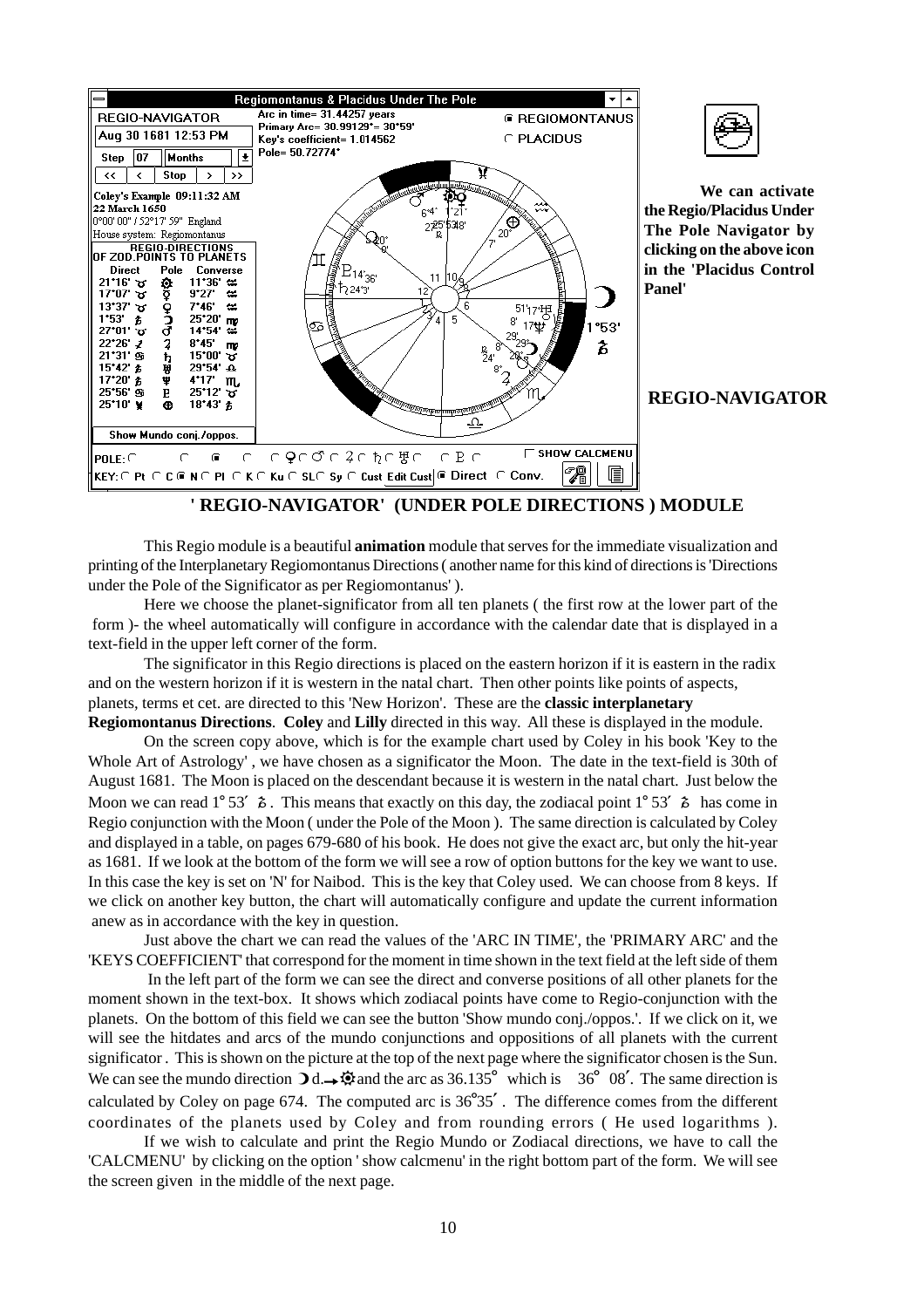

The calcmenu is in the middle left part of the form above. The first icon at the left is for the mundo conj. and oppositions between all planets. The next are options for the significator, that may be any of the planets or Pars Fortunae. The logic of operation here is the same as with the 'Placidus control Panel'. If we click on an icon we will compute the directions toward the planet depicted in the icon as a significator ( under its Pole ).

If we click on this button, we will calculate all directions to the left of it.

Under each icon there is a small field. If we click it, it will become red. We can click under the fields of several icons: they all will become red- we have chosen them for calculation. Then we can click the button '**OK**' and 'Placidus' will compute all chosen directions. If we want to disselect the chosen combination, we will click on the button '**C**' ( Cancel ).

**Coley directed zodiacal aspects with latitudes according to Argol - Lucas Gauric** ( Blanchinus was the first to introduce this type of directions ). If we wish to calculate as Argol and Coley did, we have to go to the

Quick Setup by clicking on

 $\rightarrow$ 

 $^{+}$ 

Here we can choose the key to be used and whether the aspects should have latitude zero or as according to Argol and Lucas Gauric.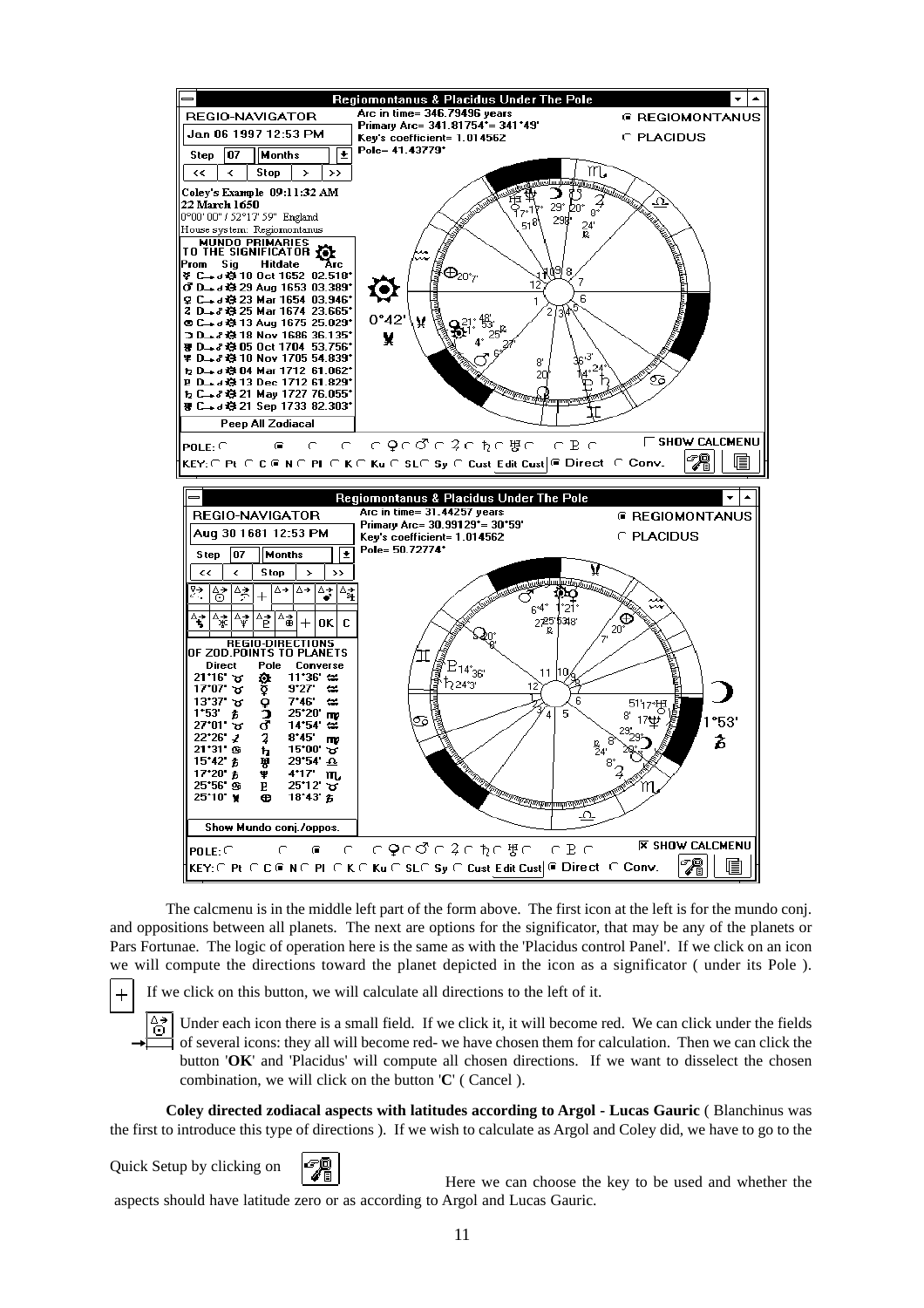

#### **RADIX AS A POLE**

If we choose as a Pole the Radix, then we can view the primaries to the angles. In the left part of the form will show the mundo directions of the planets to the Angles. These directions were used by the Placidian as well as the Regio Traditions. We can see the mundo direction  $\mathbf{Q}d \rightarrow \text{MC}$ , the arc = 35.01° = 35° 01'. Coley calculated this direction on page 673 of his book and gave the arc as  $35^{\circ}$  08'. **If we want to compute zodiacal aspects with latitude as per Argol - Lucas Gauric to the Angles**, we can do this from the 'Placidus control Panel': Primary - Zodiacal Lucas Gauric- Major (Minor) Aspects to MC/ASC L.Gauric.We should not forget that this module is Placidus/ Regio/Topo Under The Pole. At any moment we can switch to **Placidian**

Under the Pole or **Topocentric** by simply clicking on the options in the upper right corner of the form.

#### **THE ANIMATION**

In the upper left corner of the form are the animation controls. We can choose a step from 1 second to 100 years. Suppose we choose a step of 1 year. If now we click ' > ', the chart and all data on the screen will automatically configure for one year later than the current Aug. 30, 1681. Then the new date Aug. 30, 1682 will show in the text field reserved for the date. If we click on ' >>' then the chart will start adding 1 year to the date and automatically change all info on the screen as according to the new dates. We have to hit ' STOP ' in order to discontinue the animation. With the buttons  $\leq$  and  $\leq$  similarly, we can move back in time.

On the bottom of the form are two option buttons ' DIRECT ' and 'CONV. '. Hitting on them the program will calculate direct ( with the motion of the celestial sphere ) or converse ( against the diurnal motion )directions. If we have in mind a date of interst and we want to check ' what was on the Regio Horizons of the planets then', we can write this date in the text-field. A button with text ' Click OK when finished ' will pop up in the middle of the screen. We first write the date of interest and then click the ' OK ' buton. The chart and all information will be redrawn for the new date.

### **WHAT TYPES OF REGIO DIRECTIONS CAN THE PROGRAM CALCULATE?**

In the **REGIO-NAVIGATOR** we can calculate

**1. Zodiacal points ( aspects, antiscia, terms...) to all 10 planets**. With latitude zero or acc. to Argol - L.Gauric. On the screen we can see only the directions with latitude=0. These are the classical zodiacal directions of Regiomontanus under the Pole of the Significator. Practiced by all Masters in the Regio Tradition. **2. Planets ( real bodies ) to mundo conjunctions and oppositions with all other planets**. These also are directions practiced by the old Masters ( Coley, Lilly, Argol, Regiomontanus, Morin et cet. ). In the **NAVIGATOR** we can calculate,

**3. Planets ( real bodies ) to zodiacal points**.

**4. Planets ( real bodies ) to Regio mundo conjunction with other planets ( real bodies )**. This was also the practice of all famous astrologers.

**5. Planets ( real bodies ) to Regio conjunction with the zodiacal projections of other planets**.

**6. Planets ( real bodies ) to Cusps of Mundo Regio Houses**.

7. **Planets ( real bodies ) to ASC, MC, DESC, IC.** This was surely practiced by all Masters in both Traditions ( Regiomontanus and Placidus ).

#### **WHAT IS THE PRICE AND HOW TO ORDER ?**

**" Placidus " ver. 3.0 is for win95 and is distributed for \$ 370 USD**. You can order it by sending a bank transfer to the name of Rumen Kolev. The banks path is specific and instructions can be sent on request. Separately for \$ 36 You can order 2 books on primary directions by Rumen Kolev.

For more information You can contact Rumen Kolev via E.Mail.

**" Placidus " ver. 4.0 for win98 and win2000 that is the latest full professional version is distributed for \$ 420 USD**. It has a powerful module for 3D Astrology. Look at the separate leaflet describing this module.

**" Placidus Parvus" for win98 and win2000 is distributed for \$ 190 USD**. *There is a version for win95 too, called 'ASTRO3D'.* It has the full 3D Astrology module, the module for primaries of planets to the angles and all other modules from 'Placidus' 3.0 with the exception of the modules for the primary directions.

**Director: Rumen Kirilov Kolev E.Mail: zenith@mbox.digsys.bg**

**E.Mail: rumen\_k\_kolev@yahoo.com**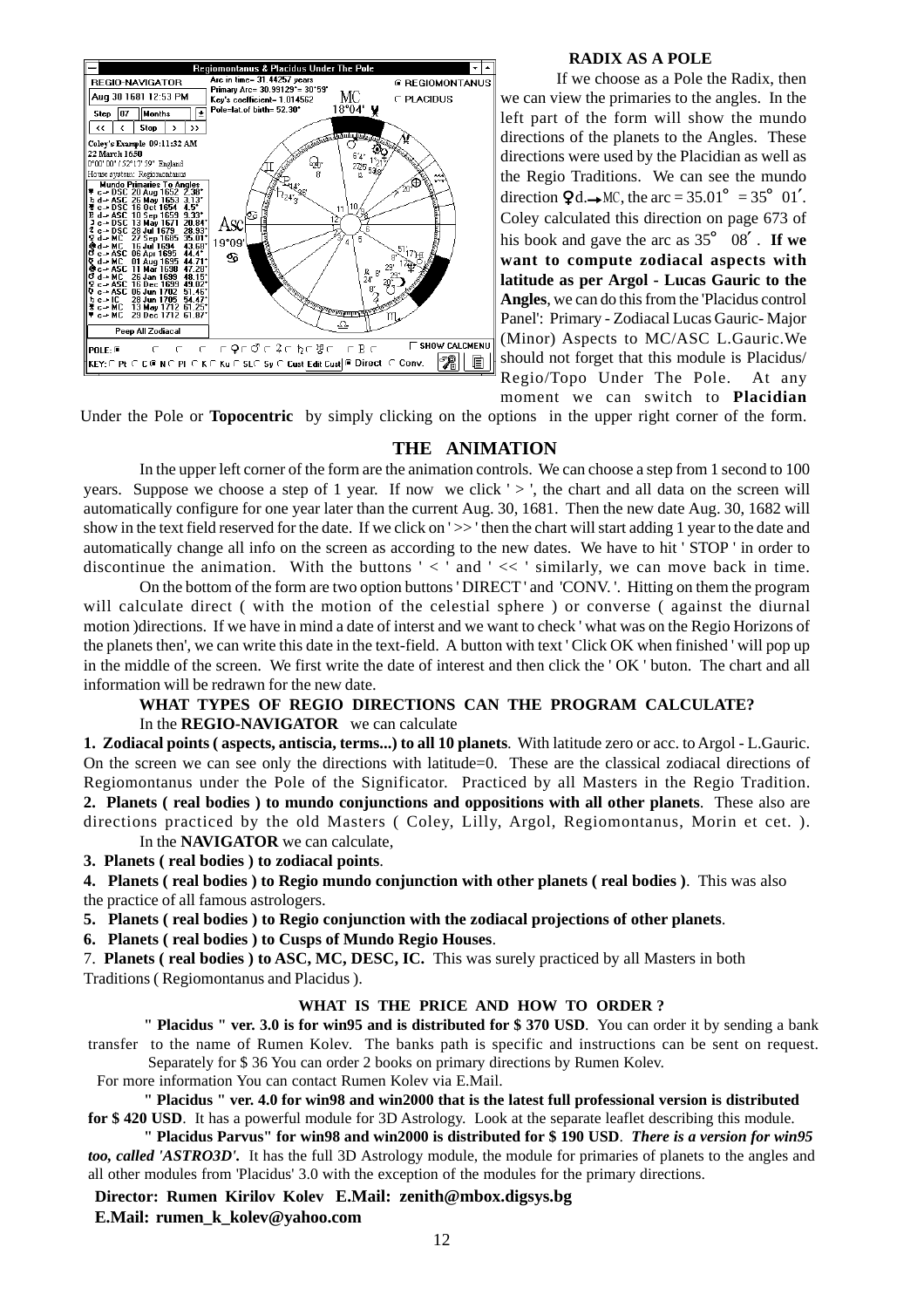



**THE KING OF THE PRIMARY DIRECTIONS**



"PLACIDUS" is the first computer program in the world that can calculate all kinds of primary directionsthe most elite tool of the Predictive Astrology of all times. **" PLACIDUS " calculates PLACIDIAN, REGIOMONTANIAN, CAMPANIAN AND TOPOCENTRIC PRIMARY DIRECTIONS.**

### **HOW TO USE THE PRELOADED CHARTS**

The preloaded charts are the charts used by Placidus, W.Lilly, Coley and Alan Leo for example calculation of primary directions. Placidus and A.Leo used Placidian primaries. Lilly and Coley computed Regiomontanian. The charts of A.Hitler and J.F.Kennedy are also included. These charts are used by the creator of the program in his two books on Placidian primaries.

### **SHORT INSTRUCTIONS INSTALATION**

The instalation is a standard Windows procedure.

You should have Settings on the 'Display' ('My Computer' /'Control Panel'/'Display): 'true color' and screen area OF AT LEAST '800/ 600 pixels'.

|                                                                                                                       | PLACIDUS CONTROL PANEL                                                            |                                                                                                                                                                        |          |
|-----------------------------------------------------------------------------------------------------------------------|-----------------------------------------------------------------------------------|------------------------------------------------------------------------------------------------------------------------------------------------------------------------|----------|
| Animation<br><b>File</b><br>View<br>Primary<br>Setup                                                                  | Tools<br>Regio                                                                    | Help                                                                                                                                                                   |          |
| ዋ→<br>78<br>▒<br>₽                                                                                                    | 嚣<br>ॄि⇒<br>इ∌।<br>经<br>$\, + \,$                                                 | る<br>풒<br>졿<br>좋<br>هيۀ<br>+lokici<br> *⊡<br>$\overline{1}$                                                                                                            |          |
| Click to choose a record                                                                                              |                                                                                   | Monday, January 06, 1997                                                                                                                                               |          |
|                                                                                                                       | <b>DATA</b>                                                                       |                                                                                                                                                                        |          |
| Person<br>Coley's Example<br>Name:                                                                                    | Data Base<br>c:\placdemo<br>pdlink.mdb                                            | ् २०२<br>Ω                                                                                                                                                             |          |
| Tel: NA<br>Date and Time<br>March 22, 1650 09:11:32 AM                                                                | primarym.mdb<br>Del<br>New<br><b>Open</b>                                         | ⊀შ<br>$\frac{P}{L}$<br>∵∯<br>∯                                                                                                                                         |          |
| Coordinates<br><b>England</b><br>City:<br>52*17'59" N<br>$0^{\star}00^{\prime}00^{\prime\prime}$ W<br>Lat:<br>Lon:    | Record<br>Annie Besant(A.Leo)<br><b>Placidus' Example 15</b><br>W.Lilly's Example |                                                                                                                                                                        |          |
| $\mathsf{D}$ ay $\mathsf{LightS}$ aving $\Box$<br>Time Zone:<br>ΩW<br>Elevation:                                      | Coley's example<br>John Kennedy<br><b>Adolf Hitler</b>                            | <b>M</b> @ Mundo Primaries To Angles<br>08 Aug 1652<br><b>DSC</b><br>zσ<br>ā⇒<br>09 May 1653<br>22 Sep 1654<br><b>DSC</b><br>$c -$<br>d⇒<br>Jul 1659                   |          |
| CITY BASE   House System   Regiomont  <br>士<br>Add Preview $\sqsubset$ OFF/ON<br>Sun<br>٠<br>୮M.ઠCM. 6 & S<br>Mercury |                                                                                   | B§E<br>$c -$<br>Feb 1679<br>d →<br>Q<br>없<br>25 Mar 1685<br>d⇒<br>26<br>Nov<br>ğ<br>ASC<br>$C \rightarrow$<br>13.<br>Aug 1694<br>d⇒<br>мc<br>06 Dec 1694               |          |
| Venus<br>$\cap$ M. $\Delta$ $\cap$ M. $\Box$ $\cap$ M. $\clubsuit$<br>Moon<br>Mars<br><b>RECTIFY</b><br>Jupiter       | Del<br>Save<br>New<br>View On<br>View Off                                         | ASC<br>03 Jul 1697<br>$c -$<br>MC.<br>d →<br>15 May 1698<br>30 Mar 1699<br>Q<br>ASC<br>$c -$<br>06 Sep 1701<br>ASC<br>$c -$<br>ĨC<br>Sep 1704<br>$c -$<br>11.<br>$c -$ |          |
| $KEY:$ $@$ $Pt$ $@$ $C$ $R$ $@$ $P1$ $@$ $K$ $@$ $Ku$ $@$ $SL$ $@$ $Su$ $@$ $C$ $List$ $@$ $Edit$ $Cust$              | <b>HOW TO USE</b>                                                                 | МĖ<br>22 Jun 1711<br>04 Feb 1712<br>View On                                                                                                                            | View Off |

### When You start the program, 'Placidus Control Panel' and the 'Data' form will show. In the 'Data' form You can click on any recordname to activate the program. The next thing You may want to do is to click on the button 'View On'. You will see small chart and the primaries to the Angles in the pictures In the right part of the 'Data' form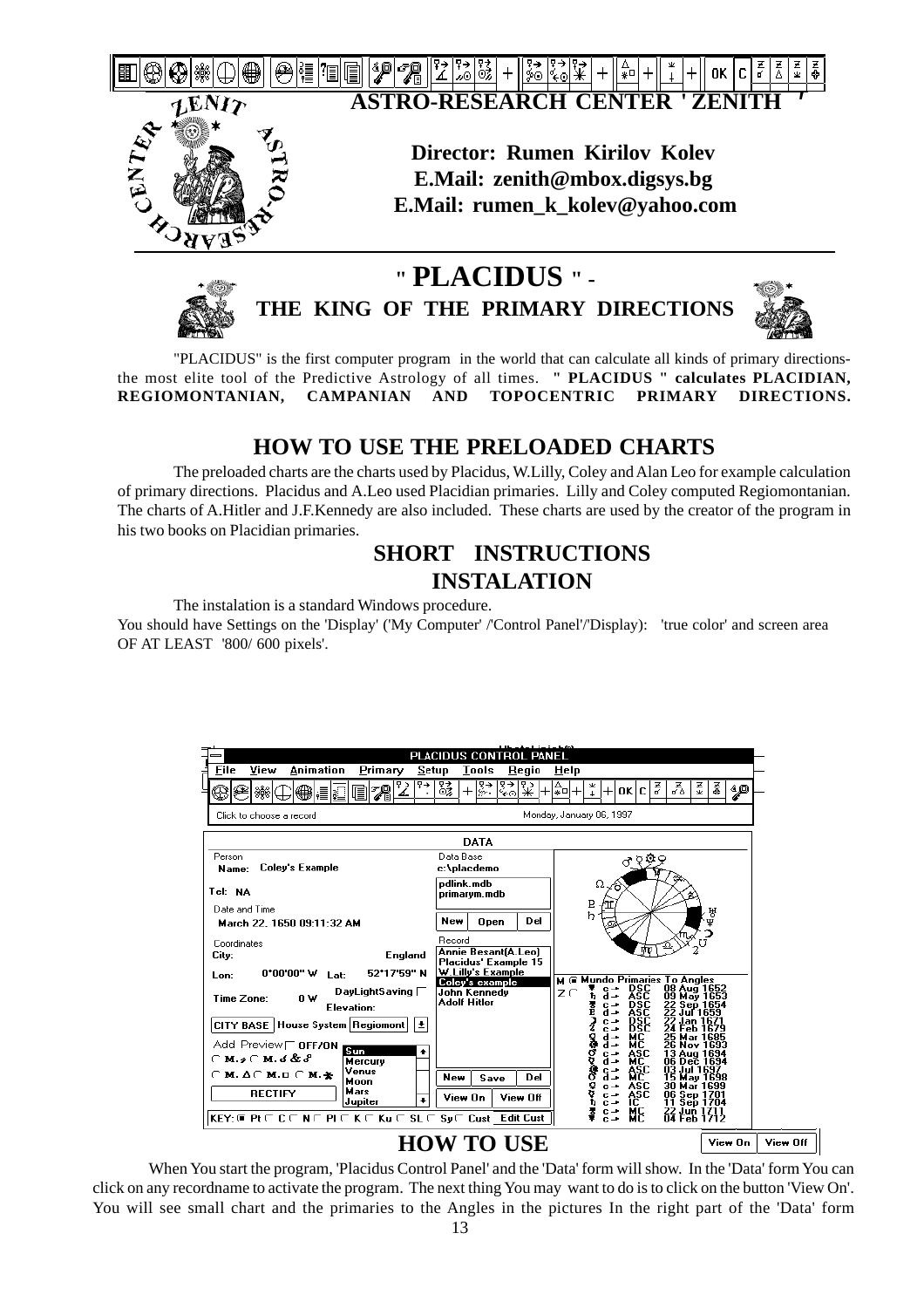## **COMMAND BUTTONS, ICONS AND NAVIGATION**

These option buttons are for Mundo or Zodiacal directions of planets to the Angles, that show in the  $M \subseteq$  $Z$  (ii) 'Data' form.

On the bottom of the form ther is a row of options "P, C, N...". They are for the key we want to calculate with in the 'Preview' and 'Add Preview' of the 'Data' form. 'Preview' is for the primaries to the angles, 'Add Preview' is for the interplanetary Placidian Mundo directions.

In the row of the keys: P = Ptolemy, C = Cardan, N = Naibod, Pl = Placidus, K = Kepler, Ku = Kuendig,  $SI = Sun$  Longitude,  $Sy = Symbolic$ , Cust = Customer key.

#### $KEY: @ Pt \cap C \cap N \cap P1 \cap K \cap Ku \cap SL \cap P1$ **Edit Cust** Sy∈ Cust

| Add Preview $\sqsubset$ OFF/ON                     | Sun     |  |
|----------------------------------------------------|---------|--|
| $\cap$ M. $\mathcal{L}$ M. of $\&$ $\mathcal{E}$   | Mercury |  |
|                                                    | Venus   |  |
| $\cap$ M. $\Delta \cap$ M. D $\cap$ M. $\clubsuit$ | Moon    |  |
| <b>RECTIFY</b>                                     | Mars    |  |
|                                                    |         |  |

In the 'Add Preview' we simply click to check Off/On and then click on a planet and mundo direction of interest. A window will pop up with information. Here we can compute Mundo directions: parallels, conjunctions and oppositions, trines, squares and sextiles.

|                                                                                                                                                                                                                                                                                                                                         | DATA                                                                                                                                                                                                                                                                                                                                                                                                                                                                                                                                                                                                      |
|-----------------------------------------------------------------------------------------------------------------------------------------------------------------------------------------------------------------------------------------------------------------------------------------------------------------------------------------|-----------------------------------------------------------------------------------------------------------------------------------------------------------------------------------------------------------------------------------------------------------------------------------------------------------------------------------------------------------------------------------------------------------------------------------------------------------------------------------------------------------------------------------------------------------------------------------------------------------|
| Person<br>Coley's Example<br>Name:                                                                                                                                                                                                                                                                                                      | Mundo Parallels                                                                                                                                                                                                                                                                                                                                                                                                                                                                                                                                                                                           |
| Tel: NA<br>Date and Time<br>March 22. 1650 09:11:32 AM<br>Coordinates<br>City:<br>0.00.00. A<br>Lat:<br>Lon:<br>OΨ<br>Time Zone:<br><b>Elevation:</b><br>CITY BASE   House System   Regi (MC)<br>Add Preview <b>X OFF/ON</b><br>Sun<br>G M.s ( M.d & S<br>Venus<br>$\cap$ M. $\Delta \cap$ M. D $\cap$ M. $\blacktriangleright$<br>Moon | (HZ) 1α c→r#1 11 Jan 1677<br>$P_{0} \rightarrow 0$<br>(HZ)<br>17 Oct 1678<br>≇ c→ራኞ 11 Jul 1683<br>(MC)<br># c→∕₿<br>(MC)<br>21 Mar 1684<br><b>O</b> C→ AP 10 Nov 1685<br>(HZ)<br>登 c→≠b 23 Jul 1692<br>(HZ)<br>$\Theta$ c $\rightarrow$ f<br>(MC)<br>06 Apr 1699<br>54 (MC)<br>≎ с⊸⊁⊽<br>04 Oct 1700<br>$DayLigh(MC)$ $\supset C \rightarrow \emptyset$<br>29 Apr 1702<br>Фс⊸иЭ<br>26 Dec 1712<br>(MC)<br>2 ∟⊸ራን<br>26 Nov 1716<br>(MC)<br>Өс⊸⁄2<br>29 Jun 1721<br>9 പ⊸⁄9ി<br>(MC)<br>02 Aug 1725<br>Өл⊶?<br>(MC)<br>21 Oct 1731<br>Mercul (MC)<br>θ α⊸ረኛ<br>12 Mar 1736<br>≎ പ⊸≎<br>(MC)<br>03 Aug 1737 |
| Mars<br><b>RECTIFY</b><br>Jupiter                                                                                                                                                                                                                                                                                                       |                                                                                                                                                                                                                                                                                                                                                                                                                                                                                                                                                                                                           |
| KEY: ⋐Pt ℂ C ℂ N ℂ PI ℂ K ℂ Ku Ր SL ℂ Sy ℂ Cust                                                                                                                                                                                                                                                                                         | Edit Cust                                                                                                                                                                                                                                                                                                                                                                                                                                                                                                                                                                                                 |

On the left are shown the Mundo parallels of the Sun (Coley). On the right is shown the box with the zodiacal primaries to the angles for J.F.Kennedy. If we click on direction, a graphic will come up displaying the hits of the direction with all keys. The black are for Mundo, the red are for Zodiacal. We see that Jupiter with Naibod's key hits the descendant few days away from the election of Kennedy for president.

| d∸<br>ħ<br>G<br>Ŧ<br>d→<br>E<br>c⇒<br>あいていさん<br>d⇒<br>d∸<br>م h<br>c →<br>$c -$<br>d -<br>$c -$<br>š<br>d -<br>d⇒<br>Ž<br>c⇒<br>ğ<br>c⇒<br>c⇒<br>c⇒ | МC<br>MC<br>МC<br>IČ<br>DSC<br>DSC<br>MC.<br>ASC<br>DSC<br>MC.<br>МC<br>DSC<br>МC<br>МC<br>МC<br>DSC | ∩ Zodiacal Primaries To Angles<br>29 Jan 1921<br>26 Nov 1926<br>28 Jun 1938<br>18 Apr 1948<br>27 Oct 1954<br>29 Aug 1957<br>27 Dec 1957<br>05 Jan 1960<br>15 Nov 1960<br>27 Aug 1967<br>21 Oct 1970<br>14 Dec 1979<br>20 Apr 1983<br>31 Oct 1985<br>18 Jan 1988<br>07 Oct 1990 |
|-----------------------------------------------------------------------------------------------------------------------------------------------------|------------------------------------------------------------------------------------------------------|--------------------------------------------------------------------------------------------------------------------------------------------------------------------------------------------------------------------------------------------------------------------------------|
| å<br>d -                                                                                                                                            | ĎŠČ                                                                                                  | 19 Dec 1990                                                                                                                                                                                                                                                                    |

 $\overline{z}$ 



# **ICONS ON THE PLACIDUS CONTROL PANEL**

Now follows explanation of the different icons.

| =  |      | $1.01 - 1.111 - 1.1101$<br>LACIDUS CONTROL PANEL<br>РI |      |  |           |         |         |              |   |  |       |       |      |   |    |          |   |      |   |   |    |  |
|----|------|--------------------------------------------------------|------|--|-----------|---------|---------|--------------|---|--|-------|-------|------|---|----|----------|---|------|---|---|----|--|
| a, | File |                                                        | View |  | Animation | Primary |         | <b>Setup</b> |   |  | Tools | Regio | Help |   |    |          |   |      |   |   |    |  |
|    |      |                                                        | öÖ.  |  | II.       | E       | 79<br>◢ |              | ∞ |  | ≫     |       |      | 业 | OK | c<br>۰υ. | ø | ರ ದಿ | 业 | 졿 | 40 |  |
|    | ديون |                                                        |      |  |           |         |         |              |   |  |       |       |      |   |    |          |   |      |   |   |    |  |

Click to choose a record





Click on this icon to see the Natal chart.



Calls the Placidus/Regio Under the Pole Navigator



Displays the Navigator.



Calls Mundo Laboratory



Shows Mundo Directions Laboratory



Displays Speculum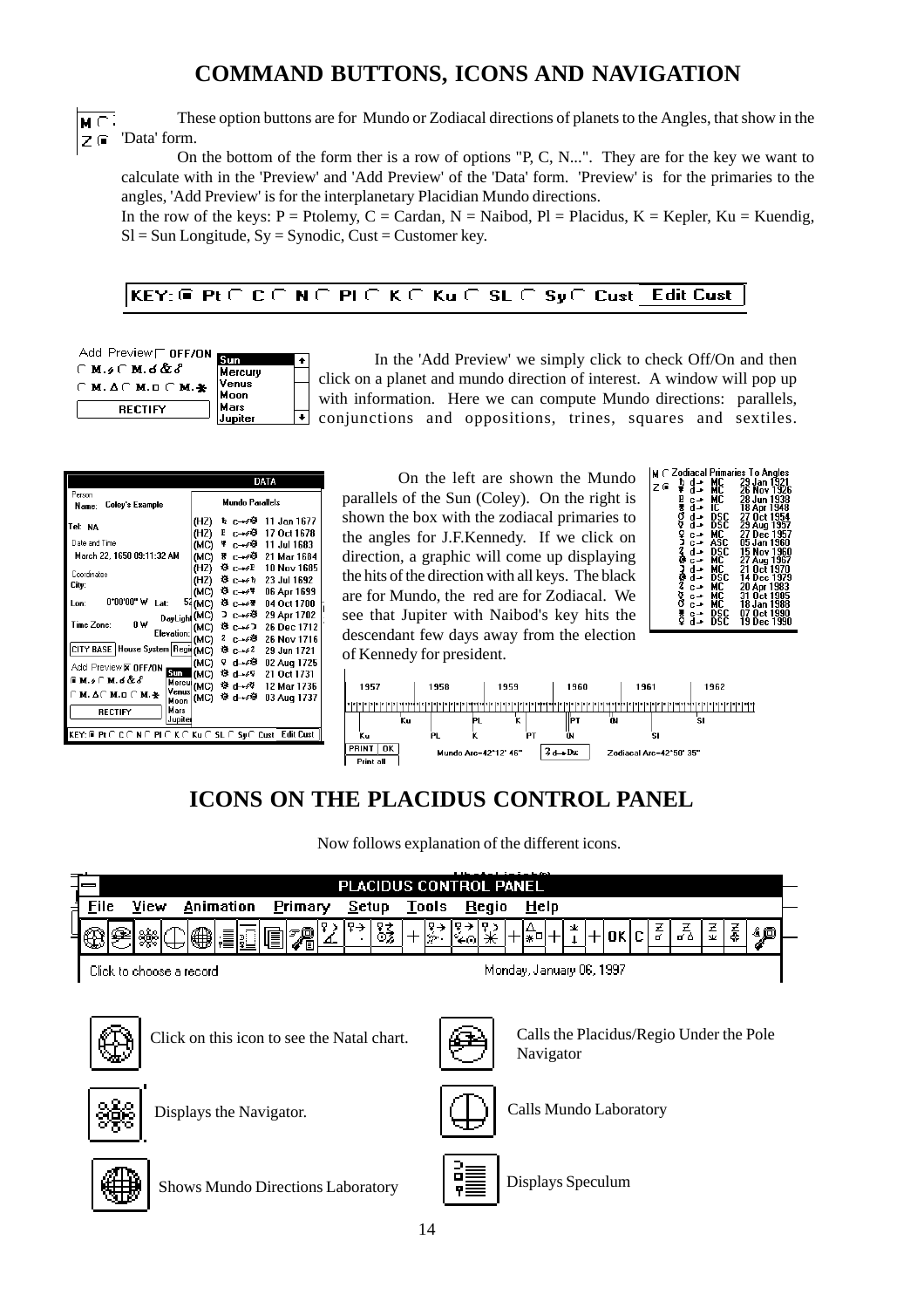

Shows Customer Setup for calculation of Placidian Primaries



Displays Quick Setup for the directions computed by the icons on the 'Placidus Control Panel'



Shows a small window with info about the keys



Calculates primaries to Angles: Mundo and Zodiacal



Mundo Parallels  $\boxed{\overline{q}}$  Mundo Rapt Parallels



Mundo conjunctions & oppositions



Mundo rapt conjunctions



ΘŹ

Mundo to cusps



Mundo major aspects  $\begin{array}{c|c}\n\searrow \\
\downarrow\n\end{array}$  Mundo minor aspects





Zodiacal conjunctions and oppositons



Zodiacal major aspects





Zodiacal minor aspects  $\begin{array}{|c|c|}\n\hline\n\end{array}$  Zodiacal major aspects to the Angles to the Angles



 $\rightarrow$ 

Click to calculate all directions on the left of this button



become red.  $\boxed{A}$  You may do the same with other directions. Then click



'OK' and all chosen directions will be calculated



Click to disselect the directions chosen

|                                                                           |                                                                         |                                                                                     | <b>PRINT SETUP</b>                                                                                                                                                                                                                                                                                                                                                                                                                                                         |
|---------------------------------------------------------------------------|-------------------------------------------------------------------------|-------------------------------------------------------------------------------------|----------------------------------------------------------------------------------------------------------------------------------------------------------------------------------------------------------------------------------------------------------------------------------------------------------------------------------------------------------------------------------------------------------------------------------------------------------------------------|
| <b>Promissors</b><br>o<br>э<br>≬<br>Q<br>ď<br>2<br>ħ<br>쀼<br>ψ<br>P.<br>Ω | <b>Aspects</b><br>б<br>u<br>z<br>÷<br>٥<br>п<br>Δ<br>Π<br>π<br>ዳ<br>M∡⊏ | <b>Significators</b><br>Angles ∏<br>л<br>ำ<br>≬<br>Q<br>σ<br>2<br>ħ<br>Ħ<br>Ψ<br>P. | <b>Primary Directions</b><br>阊<br>John Kennedy May 29 1917 02:59:31 P<br>Mundo:<br>Zodiacal: Latitude = $0$<br>Include Options for Zodiacal Directions<br>Promissors to Aspects of Significators $\Box$<br>Aspects of Promissors to Significators $\Box$<br>Significators to Aspects of Promissors $\Box$<br>Aspects of Significators to Promissors $\Box$<br>Customer key<br><b>Normal List</b><br>Ŧ<br>Ptolemy<br>Keγ<br><b>Compact List</b><br><b>Keys Coefficients</b> |
| <b>Diselect</b><br>Select all                                             | R4E<br>Ro⊢<br><b>Diselect</b><br>Select all                             | Ω<br><b>Diselect</b><br>Select all                                                  | (Years in 1*)<br>Normal All Keys<br>$Ptolemy = 1.00$<br>Cardan = 1.01351<br>Naibod = 1.01456<br>Placidus = variable<br><b>Compact All Keys</b><br>Kepler = 0.98154<br>Kuendia = 0.9427<br>Sunlí24h) = 1.04311<br>Notation Help<br>nn<br>$Customer =$                                                                                                                                                                                                                       |



In the Customer Setup we can choose promissors, aspects and significators, as well as directions, the key and the print option ( Mundo and Zodiacal Placidian ) and compute them.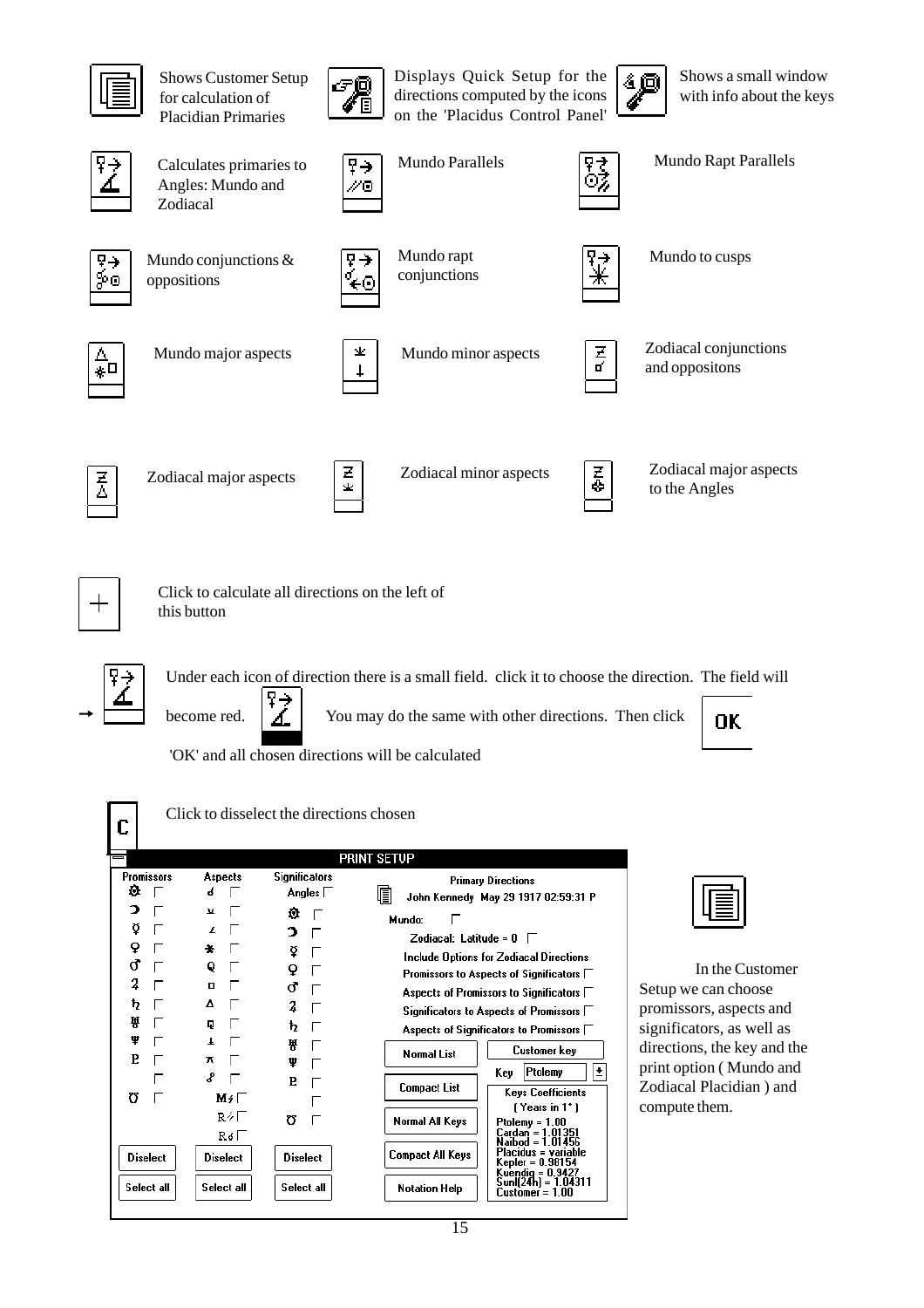#### **SUGGESTED MATERIALS TO USE**

Since almost all charts included are from books of authors who wrote about the primaries, it will be very instructive to have their books and try to replicate and recalculate their example directions.

#### **ALAN LEO ' The Progressed Horoscope ' part IV.**

You can most easily obtain this book. A.Leo computes 59 primary directions of all kinds in the Placidian tradition in the chart of Annie Besant ( He does not calculate Placidian prinary under the Pole of the significator ).

The coordinates of the planets he gives are extremely close to the data of the program ' Placidus '. Also, A.Leo did calculate very precisely. As a result, the directions computed with the program are only few minutes apart from the arcs of A.Leo.

#### **COLEY ' Key to the Whole Art of Astrology '**

Coley directed Regiomontanian. He was an exact calculator. However, he gives the arcs only but for a few directions.

Page Direction **Direction** Arc by Coley Recalculation with the program 671-672  $\Delta$   $\mathbf{Q} \rightarrow$  Asc (with latitude as per L.Gauric) 33° 25' 33° 21' To compute this direction You have to go to 'Primary' from the 'Placidus Control Panel', then to 'Zodiacal Lucas Gauric' and then to 'Major Aspects to MC/ASC L.Gauric'. Coley imparted latitudes to the aspects as according to Lucas Gauric-Argol. W.Lilly directed zodiacal aspects with latitude=0. 673 Mundo  $Qd. \rightarrow MC$  35° 08′ 35° 01′ In the Regio Navigator You can click on the Radix as a Pole and see immediately the arc of this direction 674 Mundo  $\mathbf{0}d \rightarrow \mathcal{S} \ddot{\mathbf{\otimes}}$  (Pole =  $\ddot{\mathbf{\otimes}}$ ) 36° 35' 36° 08'

In the Regio Navigator first choose as Pole the Sun and look at the list in the left part of the form.

**IMPORTANT HINT** The book of Coley You may find will probably not contain exactly these pages where he calculates the primary directions. Make sure, before You order, that the reverse is the case.

#### **W.LILLY ' Christian Astrology '**

Lilly calculated Regio., but the prreliminary analysis makes me think, he used zodiacal aspects with latitude zero. There is a miscalculation and errors in his directions under the Pole of the Moon and Pars Fortunae.

| Page | Direction                                                      | Arc by Lilly     | Recalculation with the program |
|------|----------------------------------------------------------------|------------------|--------------------------------|
| 765  | $\Delta$ <b>)</b> d. Asc (with latitude=0)                     | $20^{\circ} 24'$ | $20^{\circ} 18'$               |
| 765  | Mundo<br>$bd.\rightarrow Acc$                                  | $69^{\circ} 30'$ | $68^{\circ} 55'$               |
| 765  | $\Delta \ddot{Q}d. \rightarrow$ Asc (with latitude=0)          | $23^{\circ} 29'$ | $23^{\circ} 32'$               |
| 765  | $\star 2$ d. $\rightarrow \circled{Q}$ (Pole = $\circled{Q}$ ) | $9^{\circ}08'$   | $9^{\circ}$ $09'$              |

#### **PLACIDUS ' Primum Mobile '**

Placidus calculated of course Placidian. In his book, in example XV, pages 218-220 from John Cooper's translation, he calculates and gives the arcs of 4 directions:

| Page | Direction                                                                 | Arc by Placidus  | Recalculation with the program |
|------|---------------------------------------------------------------------------|------------------|--------------------------------|
| 219  | Mundo $\mathbf{\ddot{Q}}$ d. $\rightarrow$ D (Pole = $\mathbf{\dot{Q}}$ ) | $7^\circ 19'$    | $7^\circ$ 23'                  |
| 219  | Zod. $Q^2$ d. $\rightarrow$ $\bullet$ (Pole = $\bullet$ )                 | $15^{\circ} 12'$ | $15^{\circ} 05'$               |
| 220  | Mundo $\vec{O}$ d $\rightarrow$ $\vec{Q}$ : (Pole = $\vec{Q}$ )           | $27^{\circ} 31'$ | $27^{\circ} 24'$               |
| 220  | Mundo $\mathcal{D} \otimes \mathcal{A} \rightarrow R \otimes (MC)$        | $28^{\circ} 15'$ | $28^{\circ} 21'$               |

Placidus himself, by far, proved to be the real king of the primary directions: faultless precision even in these times. **The first 3 directions are Under the Pole and You can see them only in the 3 or 4 Wheel Placidus/Regio Navigator, switching to Placidius mode.**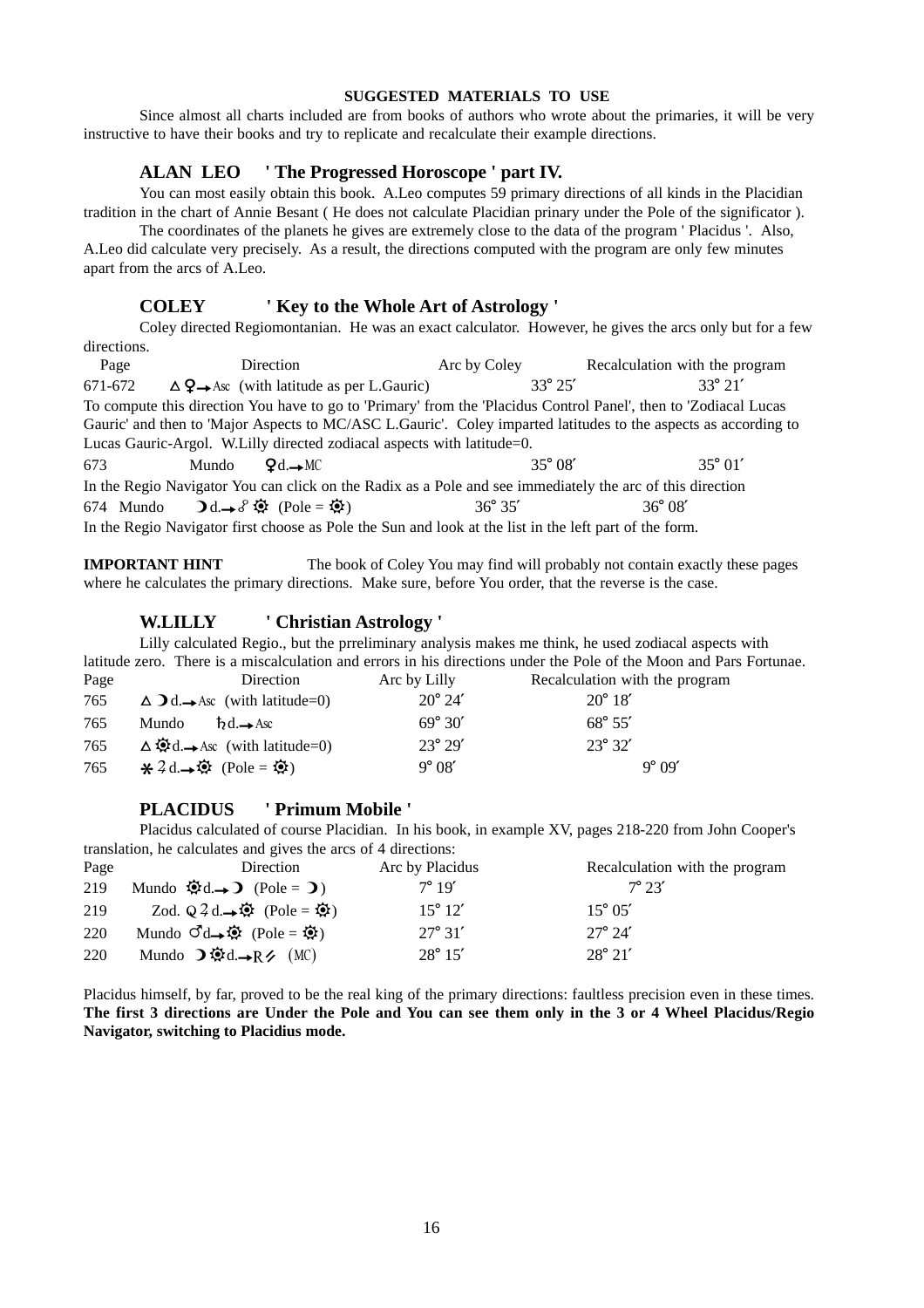



### **ASTRO-RESEARCH CENTER ' ZENITH '**

### **Director: Rumen Kirilov Kolev E.Mail: zenith@mbox.digsys.bg E.Mail: rumen\_k\_kolev@yahoo.com**



## **" PLACIDUS " - THE KING OF THE PRIMARY DIRECTIONS VERSIONS 1.3, 3.0 AND 4.0**



"PLACIDUS" is the first computer program in the world that can calculate all kinds of primary directions- the most elite tool of the Predictive Astrology of all times. It calculates the primaries in both Traditions: **PLACIDUS AND REGIOMONTANUS**. In addition, it can compute the **TOPOCENTRIC** AND **CAMPANIAN** directions.

### **NEW FEATURES OF VERSION 1.3 AND LATER VERSIONS**

The 1.3 version has a lot of new modules:

- 1. Plac\Regio-Camp\Topo Under the Pole **4-WHEEL** Navigator. (KUEHR NAVIGATOR)
- 2. Mundo Directions of around 170 stars to the angles. *Available from "Placidus Control Panel', 'Stars'*
- 3. Solar Ecliptical Progressed Key. *Can be chosen from the setup form.*
- 4. Lunar Return Chart. *Available from "Placidus Control Panel' and from the 4-WHEEL Navigator.*
- 5. Print Options: Letter Size and A4. *Available from "Placidus Control Panel', SETUP.*
- 6. Primary Directions of planets to the Angles in the Solar and Lunar Return chart as Morin and Kuehr did them. *Available from the Solar and Lunar Return charts that can be called from the 4-WHEEL.*
- 7. Primary Ingresses and Primary Day Directions as Kuehr described them. *Available from the 4-WHEEL Navigator. Can be seen in the 4th Wheel of this module.*
- 8. New directions were added in all Under the Pole systems (Placidus, Regiomontanus, Campanus, Topocentric):
	- I. Planets mundo and zodiacal to cusps and cusps to planets.
	- II. House Cusps to Angles and Angles to house cusps.



III. Planetary aspects and aspects of ASC & MC to cusps of houses.  $\frac{1}{11}$ 

- IV. Aspects of ASC & MC to planets. 쨯
- V. Aspects of the cusps to planets.

*These directions are available for calculation in the Plac\Regio-Camp\Topo Under the Pole 4-WHEEL Navigator and the Plac\Regio-Camp\Topo Navigator.*

In these two modules, also the icon  $\Box$  was added, that allows the direct (instead going back to

'Placidus Control Panel') calculation of the directions to the Angles: of planets mundo and zodiacal, planetary aspects and aspects of ASC & MC.

To those who have some knowledge in the area of the primaries, all new options and features, are more or less self evident and do not need any special explanation **except:**

### **THE SYSTEM OF ERICH CARL KUEHR**.

*His system is fully available from the Plac\Regio-Camp\Topo Under the Pole* 4-WHEEL *Navigator. (KUEHR NAVIGATOR)*.

Now, we will explain and concentrate in a nutshell the primary system of this German astrologer from the first half of the 20th century.

**Kuehr used exclusively Placidian Under the Pole directions**. *Let us remember that there are also Placidian Classic Directions and for now, the author of this program is of the opinion that exactly these directions are the most efficient of all*.

That is why, if we want to work with Kuehr's system, we must switch to 'PLAC' mode once we are in the 4- WHEEL module.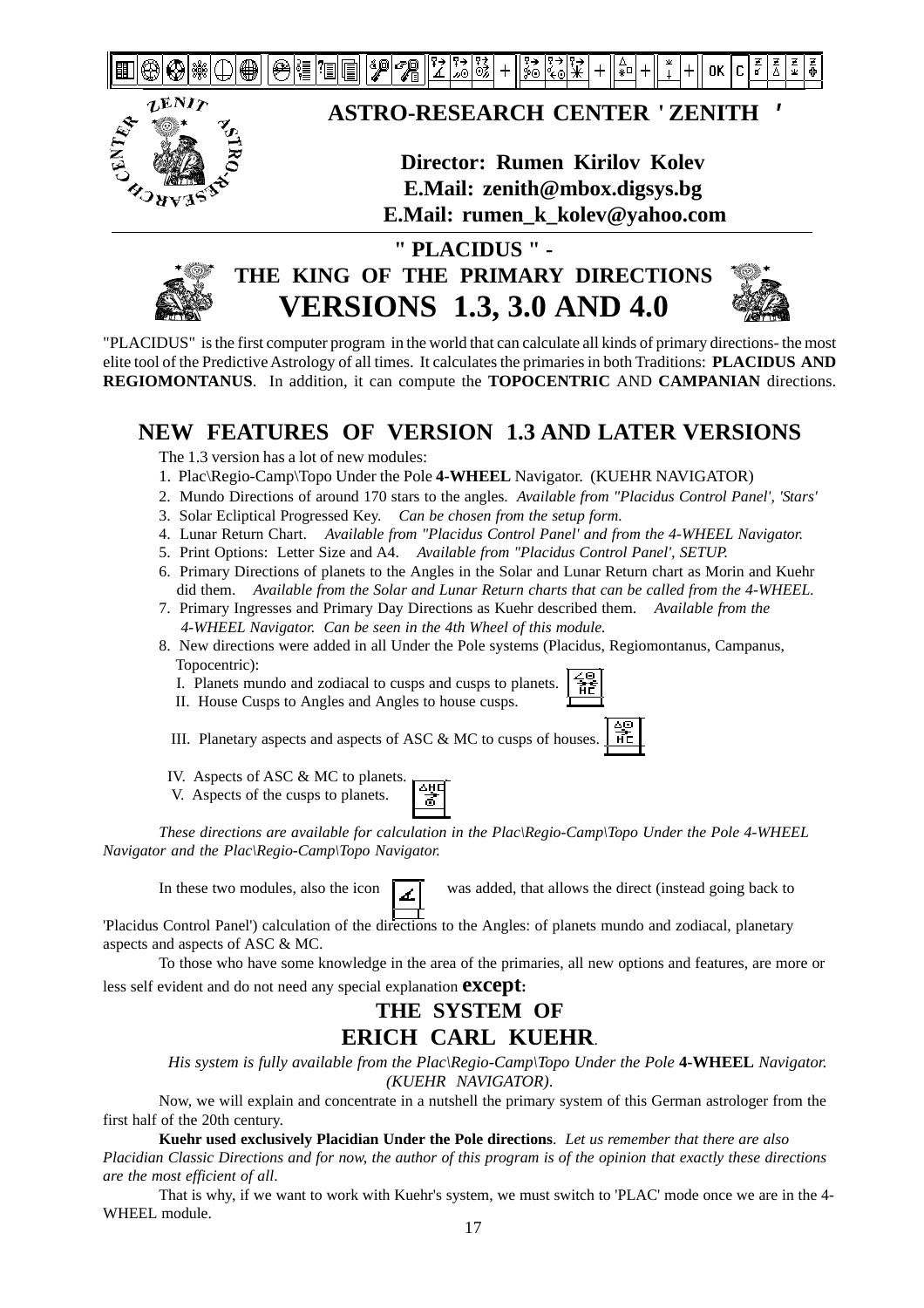**Kuehr used the key of Naibod** and calculated direct and converse Placidian under the Pole directions. In the 4-WHEEL module the first Wheel is the radix; the second are the direct directions; the third are the converse.

#### **Kuehr directed planetary aspects with zodiacal latitude zero**.

However, he passed the proportional horizon through the body of the significator.

For convenience, in the second and the third wheel, the planets are shown in positions in the ecliptic. However, the truth is that, in fact, it is not the planets that are moved or are directed (as promissors), but the ecliptical points are directed to the planets. The planets are the significators and stay pinned on the celestial sphere. So, for example, if we see in the second wheel **Q** in 12° 24'  $\Delta$ , this means that at the corresponding date and time 12° 24'  $\Delta$  has arrived by direct direction to conjunction with  $\varphi$  (actually with the proportional horizon or circle passed through  $\varphi$ ).



**Interesting new theories** of Kuehr, that he used also in his practice, are the INTERPRIMARY DIRECTIONS; the PRIMARY INGRESSES (INGRESSIONS); the DAY-DIRECTIONS and PRIMARY DIRECTIONS IN THE SOLAR AND LUNAR CHARTS.

**The Interprimary directions** are formed between the positions of a direct and converse planets. We can see them by comparing the planet's positions in the second and the third wheel. In contrast, we see the direct direction by inspecting the first and the second wheels. We see the converse by examining the third and the first wheels.

**The Primary Ingressions** are actually transits to direct or converse positions of the planets. (I write 'positions' because it is not that the planets are directed but the ecliptical points to the planets). In the lower left corner of the form there is an option for the fourth wheel. If we set it on 'Transits' then we can see the Primary Ingressions of Kuehr by comparing the transiting planets to the positions of the planets in the second (direct positions) and the third wheel (converse positions). **The Day-directions** ( Tages Direktionen in German ) are also direct and converse positions of the planets. However, here we move the celestial sphere with  $360^{\circ}$  + the value of the chosen key per 1 year of life. We can see them in the fourth wheel if we choose the option 'Day Dir.'. The black colored planets are the direct positions; the red colored are the converse positions.

Kuehr used the primary ingressions and the day directions to pinpoint the most probable time interval when a big direct or converse direction would exercise its influence. For example if we have the big direction  $\Delta \, Qd. \rightarrow 2$ , falling on the 16th of Sept. 1999, we would be most probably unrestrained enthusiasts to expect the event to happen exactly on the hitdate. At least this is rarely the case in practice. So, Kuehr looked at the primary ingressions and the day directions in the **time interval of +-3 months** from the hitdate of the big directions. He particularly would be interested to see when there would be some similar primary ingression or day direction. For example, if he sees a primary ingression  $\mathbf{Q}$ tr.  $\rightarrow$  $\leq 4$ d. (Transiting Venus to conjunction with the direct position of Jupiter) or  $4$  tr.  $\rightarrow \leq 4$  c. or something similar falling on the 5th of Sept 1999, he would be quite amused and make his prediction on the big  $\Delta \text{Qd} \rightarrow 2$  direction materializing into an event on the 5th of Sept. 1999. With the same purpose he would look into the day directions.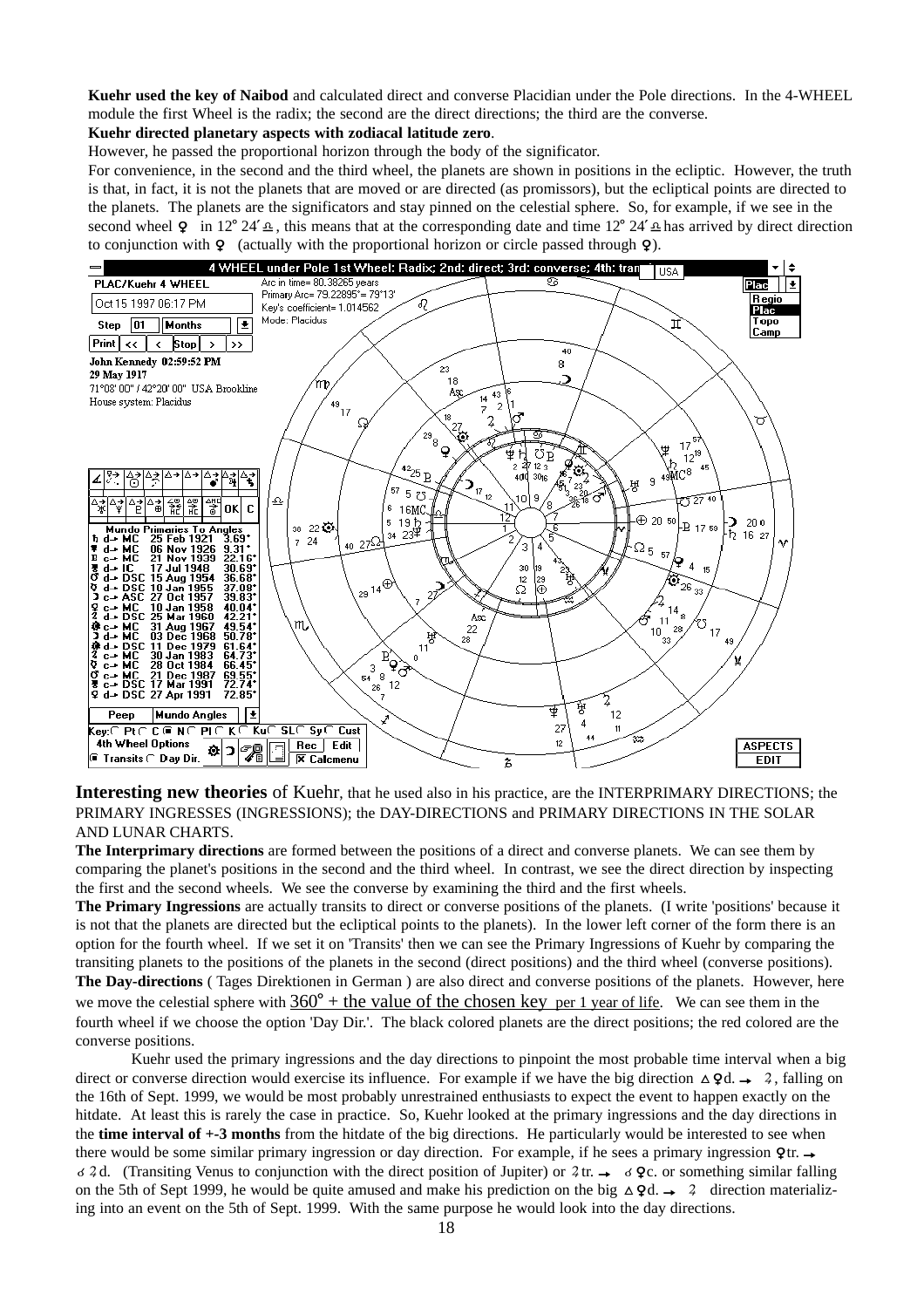**To see a handy list of the aspects between all 4 wheels any time,** we can click on the button 'ASPECTS' in the lower right corner of the form. To choose orb of the aspects, we can click on the button 'EDIT'.



**Other interesting inventions of Kuehr** (he ascribes these to Morin) are the primary directions of planets to angles in the Solar and Lunar Return charts.

**Primary directions in the Solar Return chart**: after the chart has been erected, we put there also the radical planets with their radical RA and Declination and direct them direct and converse to all Angles of the Solar chart. The key of conversion here is  $360^\circ = 1$  tropical year ( 365.24... days ).

We may call the Solar Return chart from within the 4-WHEEL module by clicking on  $\mathbf{\hat{P}}$ , in the lower left-central

corner of the form. Once we are in the solar return chart, we can compute the directions there or call a graphic of them. In the notation of the directions in the solar chart, 'M R  $\bf{Q}$  D. $\rightarrow$ Asc' means Radical Mundo direct direction of Venus to the solar ASCendant. 'M S  $\circ$  D. Asc ' means Solar (from the solar chart) Mundo direct direction of Venus to the solar ASCendant.

**Primary directions in the Lunar Return chart**: They are done the same way, but into the Lunar Return chart and with key of conversion:  $360^\circ$  = 27.32... days (one sidereal month). Here, also, we direct radical, solar (of the solar chart acting for the time the lunar chart is made for ) and lunar planets to the angles in the Lunar chart or 'R', 'S' and 'L'. Here with the button 'Directions Time Reckoning' we may tell 'Placidus' the TimeZone in which he should compute the hitdates of the directions in the Lunar chart. This is so, because these directions pinpoints periods of couple of hours only.